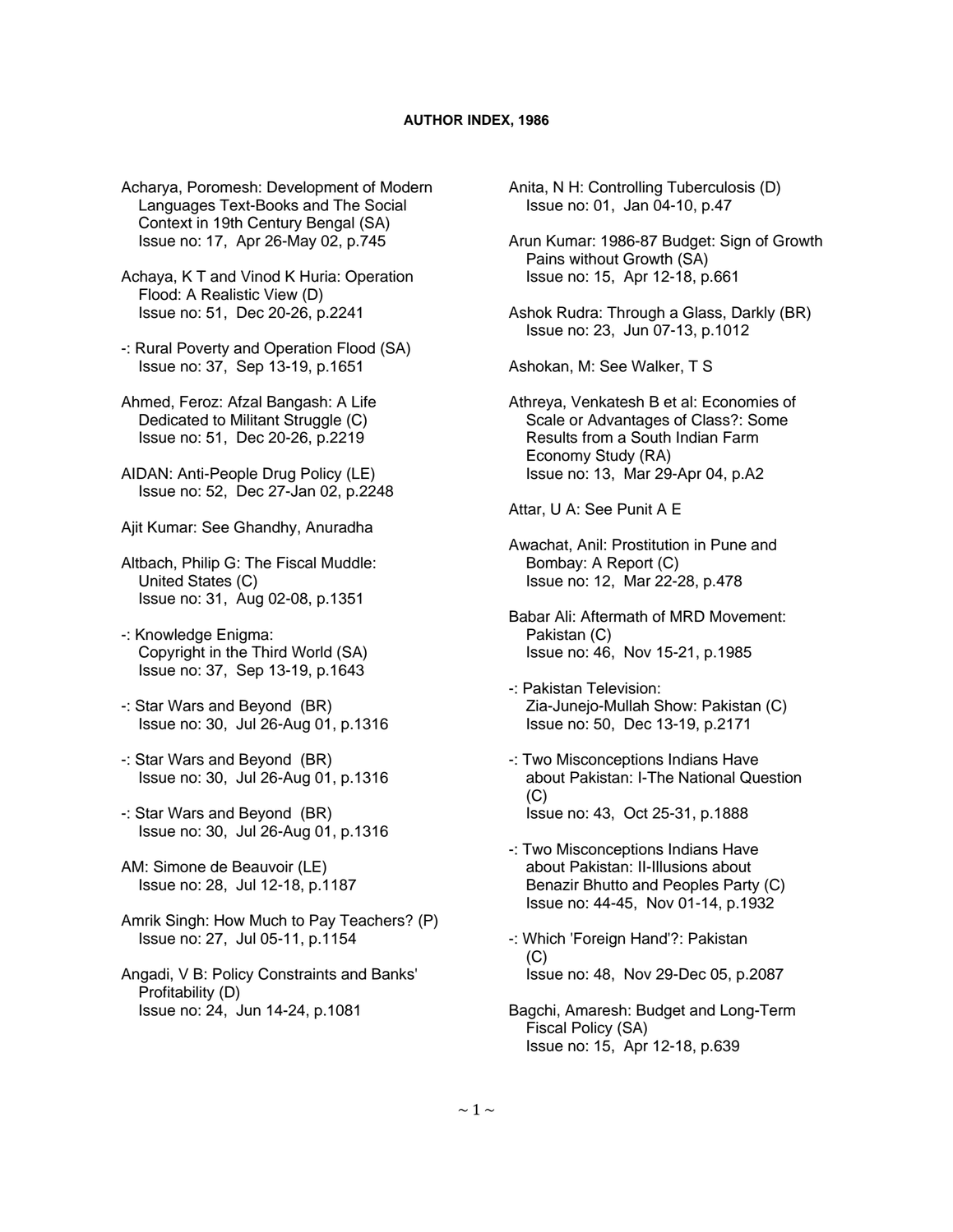Bagchi, Amaresh: The Reality of 'The Real Income' (P) Issue no: 34, Aug 23-29, p.1494

- Bagchi, Amiya Kumar: Foreign Collaboration in Indian Industry (OP) Issue no: 21, May 24-30, p.915
- -: Theory and Practice of International Economic Policy: Implications of Sraffa's Prelude to a Critique of Economic Theory (RA) Issue no: 30, Jul 26-Aug 01, p.PE68

 Bakshi, Rajni: Sampoorn Kranti Sammelan: Bihar (C) Issue no: 44-45, Nov 01-14, p.1931

- -: Shetkari Sanghatna: Confronting Women's Issues: Maharashtra  $(C)$ Issue no: 47, Nov 22-28, p.2031
- Bal, Arun: Distortions in Drug Policy: Who is to be Blamed? (D) Issue no: 23, Jun 07-13, p.1029
- -: Drug Policy (LE) Issue no: 29, Jul 19-25, p.1240
- -: Drug Policy (D) Issue no: 46, Nov 15-21, p.2009
- Balagopal, K: 'Encounter' Killings: Aftermath of Supreme Court Judgment: Andhra Pradesh (C) Issue no: 40, Oct 04-10, p.1734
- -: Agrarian Struggles (RA) Issue no: 32, Aug 09-15, p.1401
- -: Deaths in Police Custody: Some Anatomical Considerations (C) Issue no: 44-45, Nov 01-14, p.1924
- -: Deaths in Police Custody: Whom and Why do the Police Kill? (C) Issue no: 47, Nov 22-28, p.2028
- -: Drought: Lies the Government Tells (C) Issue no: 25-26, Jun 21-Jul 04, p.1098
- Balagopal, K: Encounters and the Supreme Court (C) Issue no: 21, May 24-30, p.906
- -: Incarceration of S A Rauf: Right to Life Vs Security of State: Andhra Pradesh (C) Issue no: 29, Jul 19-25, p.1249
- -: Murder of a Veteran Democrat: Andhra Pradesh (C) Issue no: 50, Dec 13-19, p.2168
- -: Rayalaseema: Waiting for a Rshyasrnga: Andhra Pradesh (C) Issue no: 22, May 31-Jun 06, p.956
- -: Reservations: The Court Says No: Andhra Pradesh (C) Issue no: 38-39, Sep 20-Oct 03, p.1680
- Balasubrahmanyan, Vimal: And Now, Made-To-Order Male Babies (C) Issue no: 34, Aug 23-29, p.1492
- -: Drug Policy: Mud-Slinging by Industry (LE) Issue no: 22, May 31-Jun 06, p.941
- -: One Way to Fight Sexism (BR) Issue no: 43, Oct 25-31, p.1892
- -: Towards a Women's Perspective on Family Planning (P) Issue no: 02, Jan 11-17, p.69
- Balgopal, K: Anti-Reservation, Yet Once More: Andhra Pradesh (C) Issue no: 36, Sep 06-12, p.1572
- Bandhopadhyay, J and Vandana Shiva: Drought, Development and Desertification (C) Issue no: 33, Aug 16-22, p.1448
- Bandhopadhyay, J: See Shiva, Vandana
- Bandyopadhyay, D: Land Reforms in India: An Analysis (RA) Issue no: 25-26, Jun 21-Jul 04, p.A50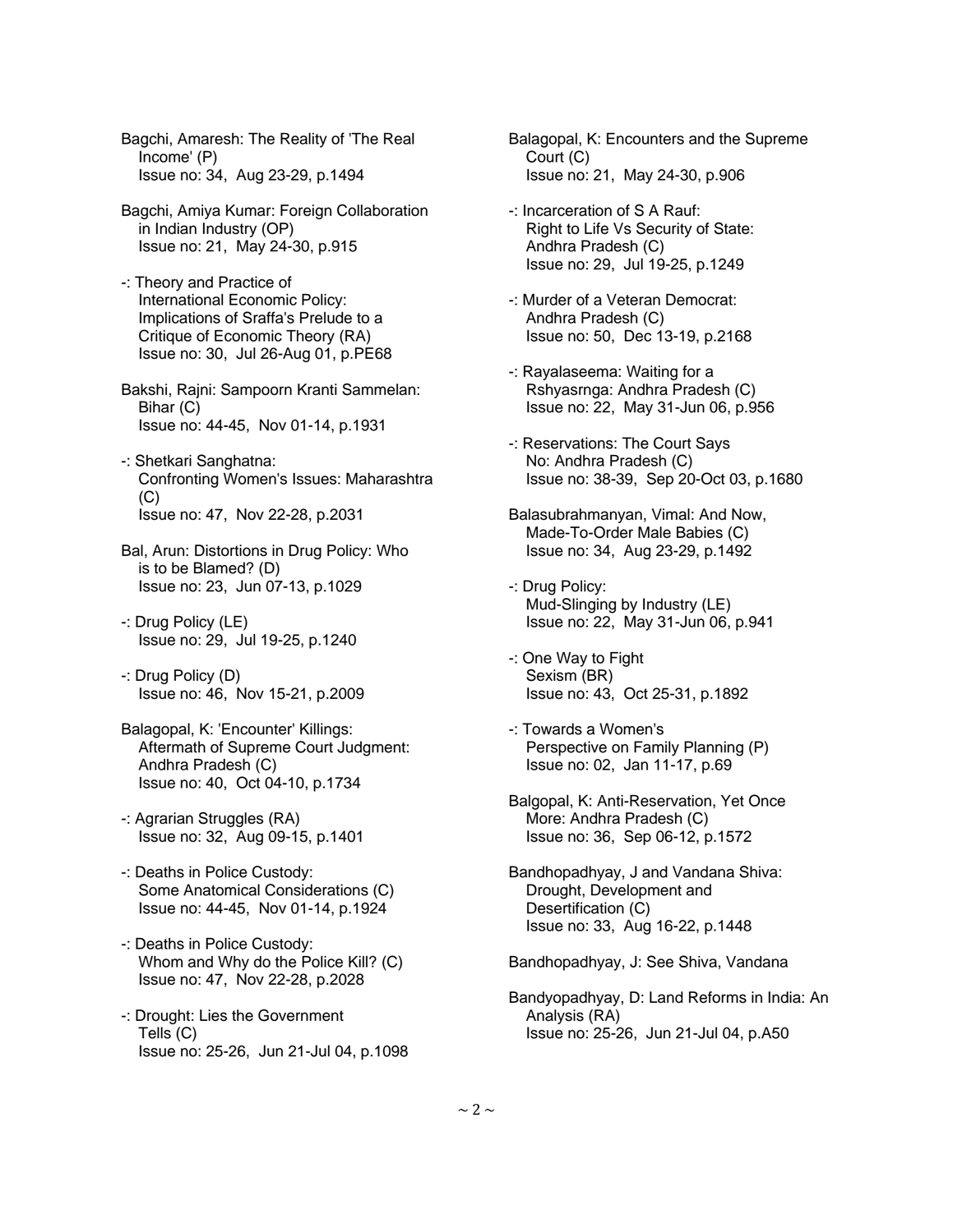Bandyopadhyay, R: Mass Banking: Management Problems (RA) Issue no: 22, May 31-Jun 06, p.M52

 Banerjee, Diptendra: Power of the Indian State and Kerala (RA) Issue no: 31, Aug 02-08, p.1356

 Banerjee, Sumanta: To What New Shores?: Vietnam (C) Issue no: 32, Aug 09-15, p.1396

 Bang, Abhay: Community Participation in FP Programme: A Report: Uttar Pradesh (C) Issue no: 32, Aug 09-15, p.1394

 -: Medical Education: Number or Purpose?(LE) Issue no: 20, May 17-23, p.850

 Barnes,Douglas F and Hans P Binswanger: Impact of Rural Electrification and Infrastructure on Agricultural Changes 1966-1980 (SA) Issue no: 01, Jan 04-10, p.26

 Baru, Sanjaya: 'Outward-Orientation': The New Mantra (BR) Issue no: 51, Dec 20-26, p.2220

 Baruah, Sanjib: Lessons of Assam (C) Issue no: 07, Feb 15-21, p.282

 Basu, Kaushik: Markets, Power and Social Norms (SA) Issue no: 43, Oct 25-31, p.1893

 Baviskar, B S and Shanti George: Operation Flood: A Different View (D) Issue no: 44-45, Nov 01-14, p.1961

 Baxi, Upendra: Redeeming the University (BR) Issue no: 17, Apr 26-May 02, p.742

 Benerji, Debabar: Technocentric Approach to Health: Western Response to Alma Ata (D) Issue no: 28, Jul 12-18, p.1233

 Bhagavan, M R: Halting India's Environmental Devastation (BR) Issue no: 40, Oct 04-10, p.1740  Bhagavan, M R: Halting India's Environmental Devastation (BR) Issue no: 40, Oct 04-10, p.1740

 -: India's Energy Policy into the Late 1980s (SA) Issue no: 44-45, Nov 01-14, p.1951

 Bhalla, A S: Microelectronics for Small-Scale Production (RA) Issue no: 48, Nov 29-Dec 05, p.M115

- Bhatt, P H: Cotton Growers Left in the Lurch (LE) Issue no: 30, Jul 26-Aug 01, p.1292
- -: Price support Operations in Cotton (LE) Issue no: 04, Jan 25-31, p.145

 Bhatt, V V: Resource Mobilisation in Developing Countries: Financial Institutions an Policies (SA) Issue no: 25-26, Jun 21-Jul 04, p.m114

 Bhattacharjea, Aditya: New Trade Strategy (D) Issue no: 06, Feb 08-14, p.265

 Bhattacharya, Malini: Feminism in a Traditional Society?-II (BR) Issue no: 43, Oct 25-31, p.WS57

 Bhattacharya, Mihir: Versions of Theoretical Practice (BR) Issue no: 44-45, Nov 01-14, p.1937

 Bhende, M J: Credit Markets in Rural South India (RA) Issue no: 38-39, Sep 20-Oct 03, p.A119

 Bhole, L M: Debt Management in India (BR) Issue no: 23, Jun 07-13, p.1013

 Bhowmik, Sharit Kumar: Police and Society (C) Issue no: 06, Feb 08-14, p.241

 -: Tebhaga Movement in Dooars: Some Issues Regarding Ethnicity and Class Formation (D) Issue no: 22, May 31-Jun 06, p.977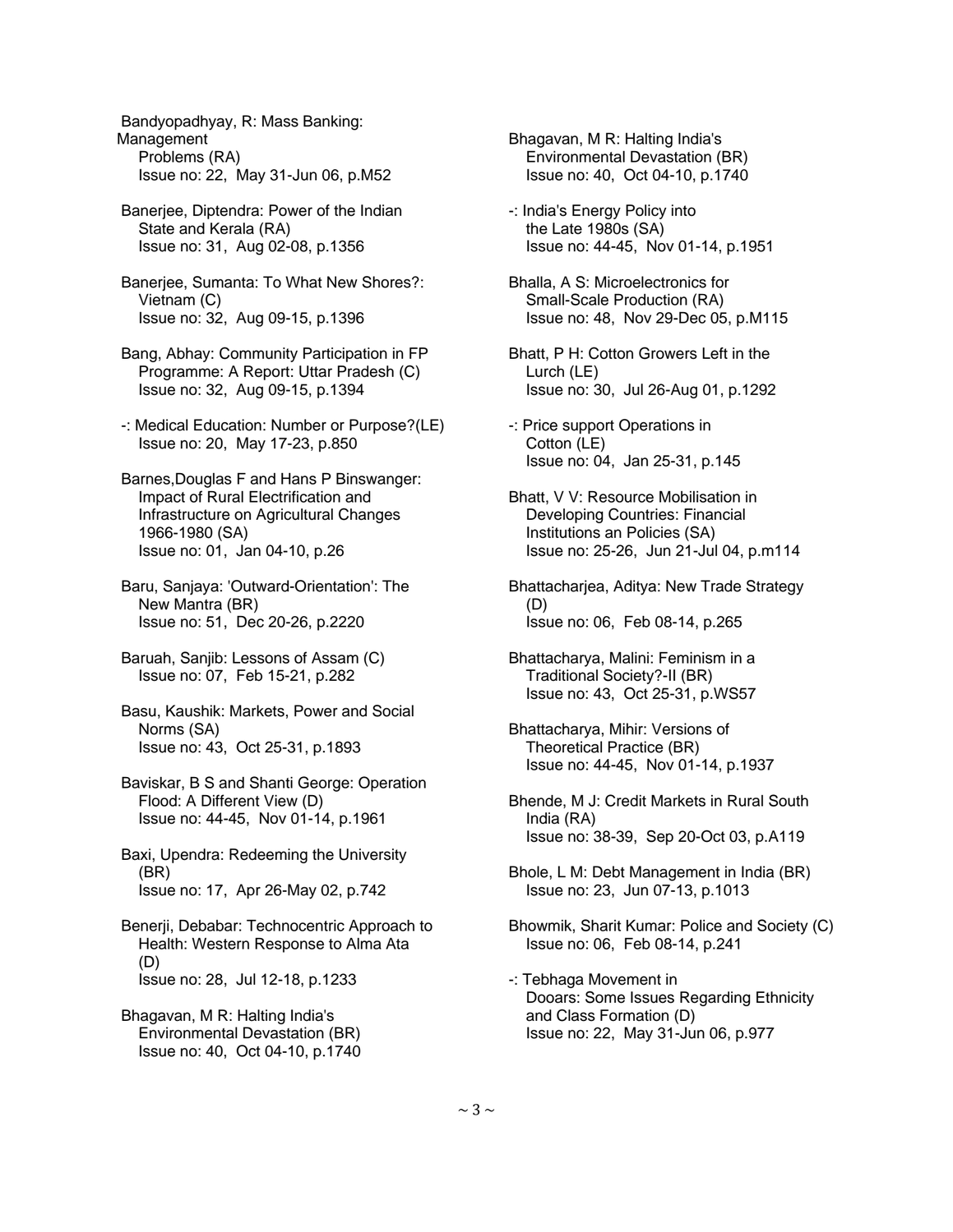Binswanger, Hans P: See Barnes,Douglas F

- Bishnoi, T R: See Sandesara, J C
- Blair, Harry W: Social Forestry: Time to Modify Goals? (SA) Issue no: 30, Jul 26-Aug 01, p.1317
- BM: The Aid-India Charade (C) Issue no: 27, Jul 05-11, p.1145
- -: Aligning Foreign Policy to Economic Liberation (C) Issue no: 30, Jul 26-Aug 01, p.1299
- -: Brokers for Foreign Technology in Garb of 'Consultants': New Delhi Issue no: 24, Jun 14-24, p.1047
- -: Disciplining Labour: Government's New Priority (C) Issue no: 32, Aug 09-15, p.1392
- -: Engineering Industry: Victim of Instant Modernisation (C) Issue no: 37, Sep 13-19, p.1625
- -: Following the World Bank IMF Line (C) Issue no: 08, Feb 22-28, p.327
- -: For Whom the Pay Commission Cares: New Delhi (C) Issue no: 29, Jul 19-25, p.1247
- -: If we Can't Export Goods, Let's Export Capital (C) Issue no: 48, Nov 29-Dec 05, p.2081
- -: Indo-US Relations on Upswing (C) Issue no: 21, May 24-30, p.905
- -: Is Private Enterprise More Efficient?: Case of Fertiliser: New Delhi (C) Issue no: 51, Dec 20-26, p.2212
- -: Making Amends to Trade and Industry (C) Issue no: 15, Apr 12-18, p.615
- -: Making the Plan Irrelevant: New Delhi (C) Issue no: 02, Jan 11-17, p.60
- -: Nemesis of Economic Liberalisation (C) Issue no: 06, Feb 08-14, p.235

 BM: Pitfalls of 'Soft' Budgeting (C) Issue no: 10-11, Mar 08-21, p.`21

- -: Pruning the Plan to Pay for 'Security' (C) Issue no: 42, Oct 18-24, p.1834
- -: Restructuring Indo-Soviet Economic Relations (C) Issue no: 46, Nov 15-21, p.1978
- -: Shadow-Boxing over Public Sector (C) Issue no: 40, Oct 04-10, p.1732
- -: Technology Import: Curious Deals (C) Issue no: 34, Aug 23-29, p.1487
- Bombwall, K R: Sikh Identity, Akali Dal and Federal Policy (SA) Issue no: 20, May 17-23, p.888
- Bose, Arun: Analytical Models of Economies and Societies: Some Implications for Inter-Disciplinary Studies of Social Classes, the State and Civil Societies (SA) Issue no: 31, Aug 02-08, p.1369
- -: Defreezing Marxian Social Theory (BR) Issue no: 43, Oct 25-31, p.1890
- Bose, Pradip Kumar : Social Research as Inductive Process (BR) Issue no: 25-26, Jun 21-Jul 04, p.1105
- Burra, Neera: Glass Factories of Firozabad: I-Plight of Workers (C) Issue no: 46, Nov 15-21, p.1983
- -: Glass Factories of Firozabad: II-Plight of Child Workers (C) Issue no: 47, Nov 22-28, p.2033
- -: Was Ambedkar Just a Leader of the Mahars? (P) Issue no: 10-11, Mar 08-21, p.429

Cavanagh, John: See Clairmonte, Frederick F

 Chakrabarti, Snigdha: A Scheme for Defining of Agriculture Regions in West Bengal by Cluster Analysis (RA) Issue no: 52, Dec 27-Jan 02, p.A167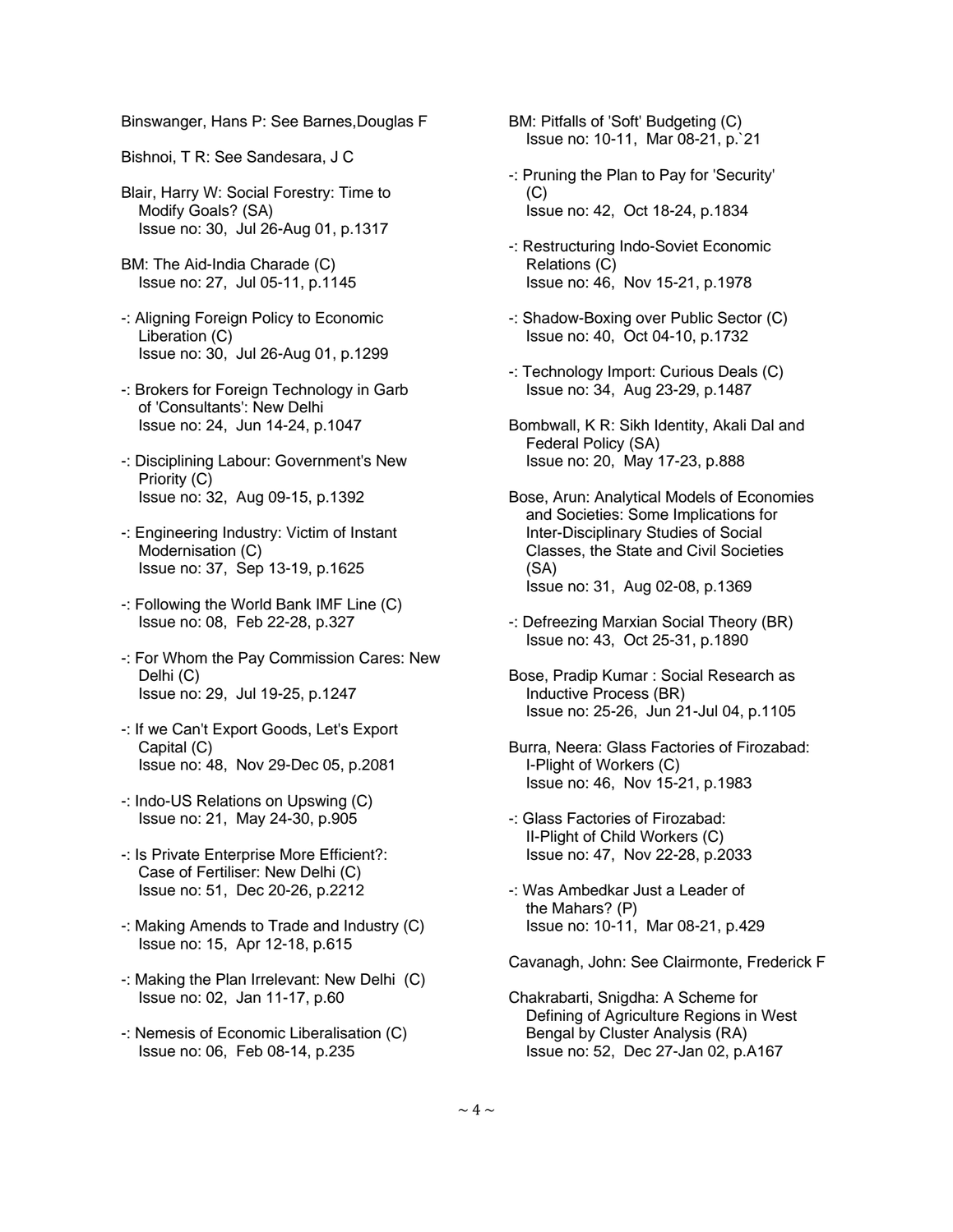Chakravarti, Anand: The Unfinished Struggle of Santhal Bataidars in Purnea District, 1938-42 (SA) Issue no: 42, Oct 18-24, p.1847

- -: The Unfinished Struggle of Santhal Bataidars in Purnea District, 1938-42 (SA) Issue no: 43, Oct 25-31, p.1897
- Chakravarty, Sukhamoy: Development Dialogue in the 1980s and Beyond (SA) Issue no: 52, Dec 27-Jan 02, p.2267
- -: The Teaching of Economics in India (Sa) Issue no: 27, Jul 05-11, p.1165
- Chandavarkar, Anand G: An Economist's Odyssey (BR) Issue no: 38-39, Sep 20-Oct 03, p.1693
- -: Honouring an Unfashionable Economist (BR) Issue no: 30, Jul 26-Aug 01, p.1313
- -: Was Keynes a Development Economist? (SA) Issue no: 07, Feb 15-21, p.304
- Chandhoke, Neera: Crisis of Settler Hegemony in South Africa (P) Issue no: 07, Feb 15-21, p.291
- Chandra, Nirmal Kumar: Modernisation for Export-Oriented Growth: A Critique of Recent Indian Policy (SA) Issue no: 29, Jul 19-25, p.1263
- -: Theories of Unequal Exchange: A Critique of Emmanuel and Amin (RA) Issue no: 30, Jul 26-Aug 01, p.PE77
- Chandra, Sudhir: Maithilisharan Gupta and the Idea of Indian Nationalism: A Centenary Critique (SA) Issue no: 51, Dec 20-26, p.2227
- Chandrasekaran, T R: Small Industry and Modvat (LE) Issue no: 21, May 24-30, p.898
- Chatterjee, Partha: Transferring a Political Theory: Early Nationalist Thought in India (SA) Issue no: 03, Jan 18-24, p.120128

 Chatterji, Monojit: Neat Introduction (BR) Issue no: 12, Mar 22-28, p.490

- -: Sectoral Balance, Economic Policy and Indian Economic Development (C) Issue no: 52, Dec 27-Jan 02, p.2256
- Chattopadhyay, Kunal: A Beery Eyed View of History (D) Issue no: 37, Sep 13-19, p.1661
- Chattopadhyay, Paresh: On Economic Crisis and Transition from Capitalism: A Marxian Approach (P) Issue no: 36, Sep 06-12, p.1579
- Chaudhry, Mahinder: Population Policy Target of Net Reproduction Rate of Unity by 2000: How Realistic? (SA) Issue no: 48, Nov 29-Dec 05, p.2100
- Chaudhuri, Shekhar and Tushar K Moulik: Learning by Doing: Technology Transfer to an Indian Manufacturing Firm (RA) Issue no: 08, Feb 22-28, p.M9
- Chaudhury Ajit Kumar: On The Implications of Rubin's Exposition of Abstract Labour (RA) Issue no: 04, Jan 25-31, p.PE40
- Chen, Marty: Poverty, Gender, and Work in Bangladesh (SA) Issue no: 05, Feb 01-07, p.217
- Chitale, M P: Union Budget Proposals 1986-87 (SA) Issue no: 15, Apr 12-18, p.665
- Chithelen, Ignatius: UN and Namibia: Concern without Action (C) Issue no: 18, May 03-09, p.772
- Chopra, Kanchan: Dimensions of Inequality in a High Growth Region (SA) Issue no: 12, Mar 22-28, p.491
- Chua, Cathy: Development of Capitalism in Indian Agriculture: Gujarat, 1850-1900 (SA) Issue no: 48, Nov 29-Dec 05, p.2092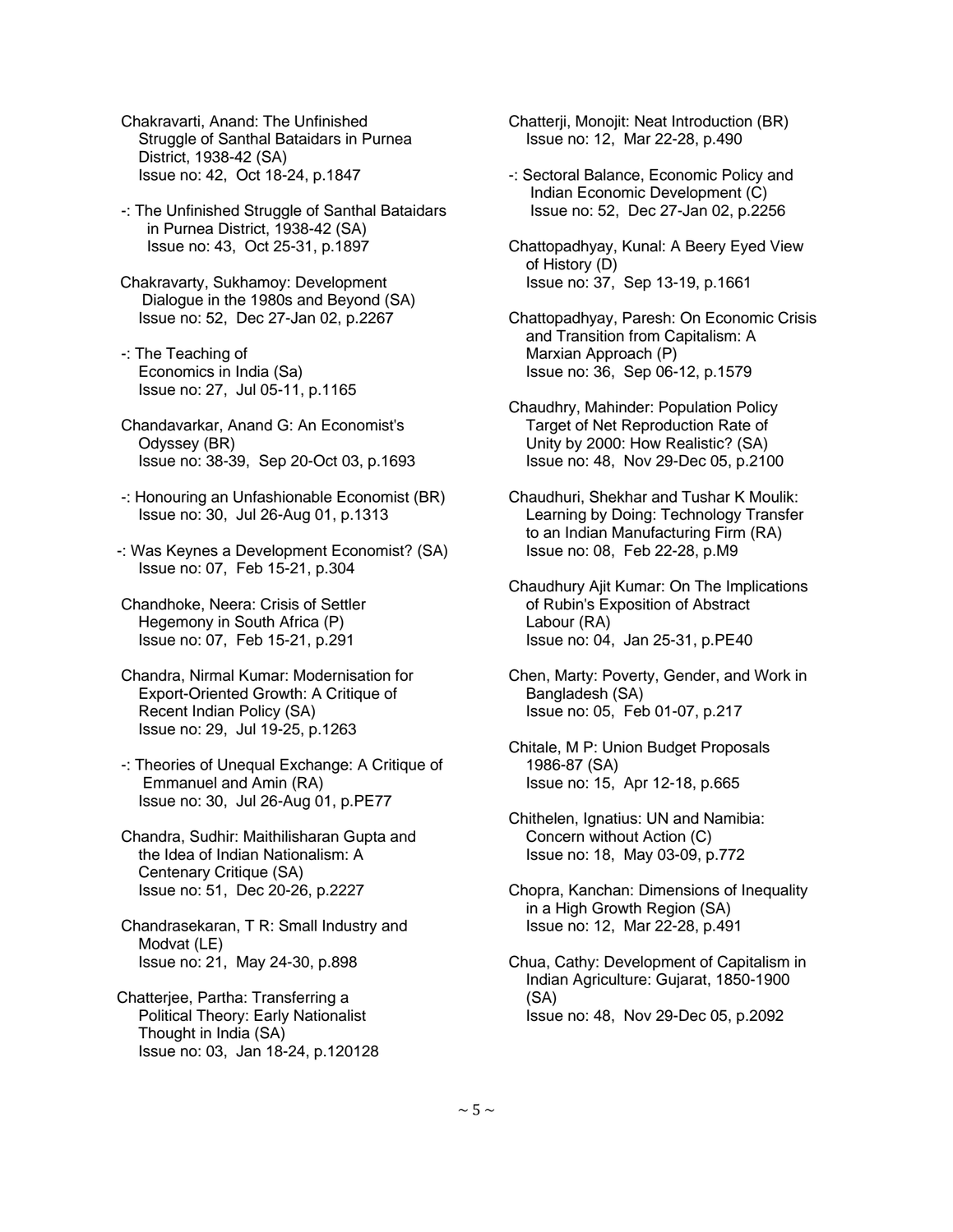- Clairmonte, Frederick F and John Cavanagh: Destruction of the Sugar Industry: Transnationals (C) Issue no: 01, Jan 04-10, p.18
- -: Third World Debt: The Approaching Holocaust (SA) Issue no: 31, Aug 02-08, p.1361
- Correspondent: Caste and Class: Bihar (Ed) Issue no: 29, Jul 19-25, p.1237
- -: Protecting a Privilege:Education (Ed) Issue no: 24, Jun 14-24, p.1034
- -: Reactions to the Accord: Mizoram (Ed) Issue no: 29, Jul 19-25, p.1236
- -: Storm in a Tea Cup: Debentures (C) Issue no: 25-26, Jun 21-Jul 04, p.1088
- -: Tax Reform Proposal: United States (C) Issue no: 29, Jul 19-25, p.1253
- -: WHO and Multinationals: Drugs (Ed) Issue no: 21, May 24-30, p.895
- -: Wounded Pride: West Bengal and Congress (I) (Ed) Issue no: 27, Jul 05-11, p.1134
- Costa, da G C: India's Trade Balance During the Seventies (SA) Issue no: 10-11, Mar 08-21, p.436
- Croll, Elisabeth J: Domestic Service in China (SA) Issue no: 06, Feb 08-14, p.256
- Custers, Peter: Women's Role in Tebhaga Movement (RA) Issue no: 43, Oct 25-31, p.WS97
- D'Mello, Bernard: Choosing Technology (RA) Issue no: 06, Feb 08-14, p.248
- Da Costa, G C: India's Trade Balance During the Seventies (D) Issue no: 35, Aug 30-Sep 05, p.1561
- Dakshina Murthy, K S: Politics of Environment (P) Issue no: 18, May 03-09, p.773
- Dandekar, V M: Agriculture, Employment and Poverty (RA) Issue no: 38-39, Sep 20-Oct 03, p.A90
- -: Crop Insurance (BR) Issue no: 36, Sep 06-12, p.1590
- -: Monetary Policy for Independent: Monetary Authority (SA) Issue no: 04, Jan 25-31, p.169
- Dantwala, M L: Prices and Cropping Pattern (P) Issue no: 16, Apr 19-25, p.694
- Das Gupta, Malabika: Greater Mizoram Issue and Tripura (C) Issue no: 37, Sep 13-19, p.1629
- -: Jhumias of Tripura (SA) Issue no: 44-45, Nov 01-14, p.1955
- -: The North-East Regional Imbalances and Seventh Plan Issue no: 13, Mar 29-Apr 04, p.528
- Das Gupta, Ranajit: Popular Movements in Jalpaiguri District (D) Issue no: 47, Nov 22-28, p.2064
- Das, Arvind A: Landowners Armies Take Over Law and Order: Bihar (C) Issue no: 01, Jan 04-10, p.15
- Das, Sujit J: ICs: Neglecting Operational Problems (D) Issue no: 32, Aug 09-15, p.1430
- Das, Sujit K: Engineers' Agitation: Some Larger Issues (C) Issue no: 44-45, Nov 01-14, p.1929
- Das, Sujit K and Pijus Kanti Sarkar: ICs in Mass Programme: Risks Abound (D) Issue no: 21, May 24-30, p.934
- Dasgupta, A K: Lord Kaldor: An Obituary (O) Issue no: 42, Oct 18-24, p.1829
- Dasgupta, Rajaram: Liberalisation of Automobile Industry Policy and Demand for Commercial Vehicles (RA) Issue no: 08, Feb 22-28, p.M2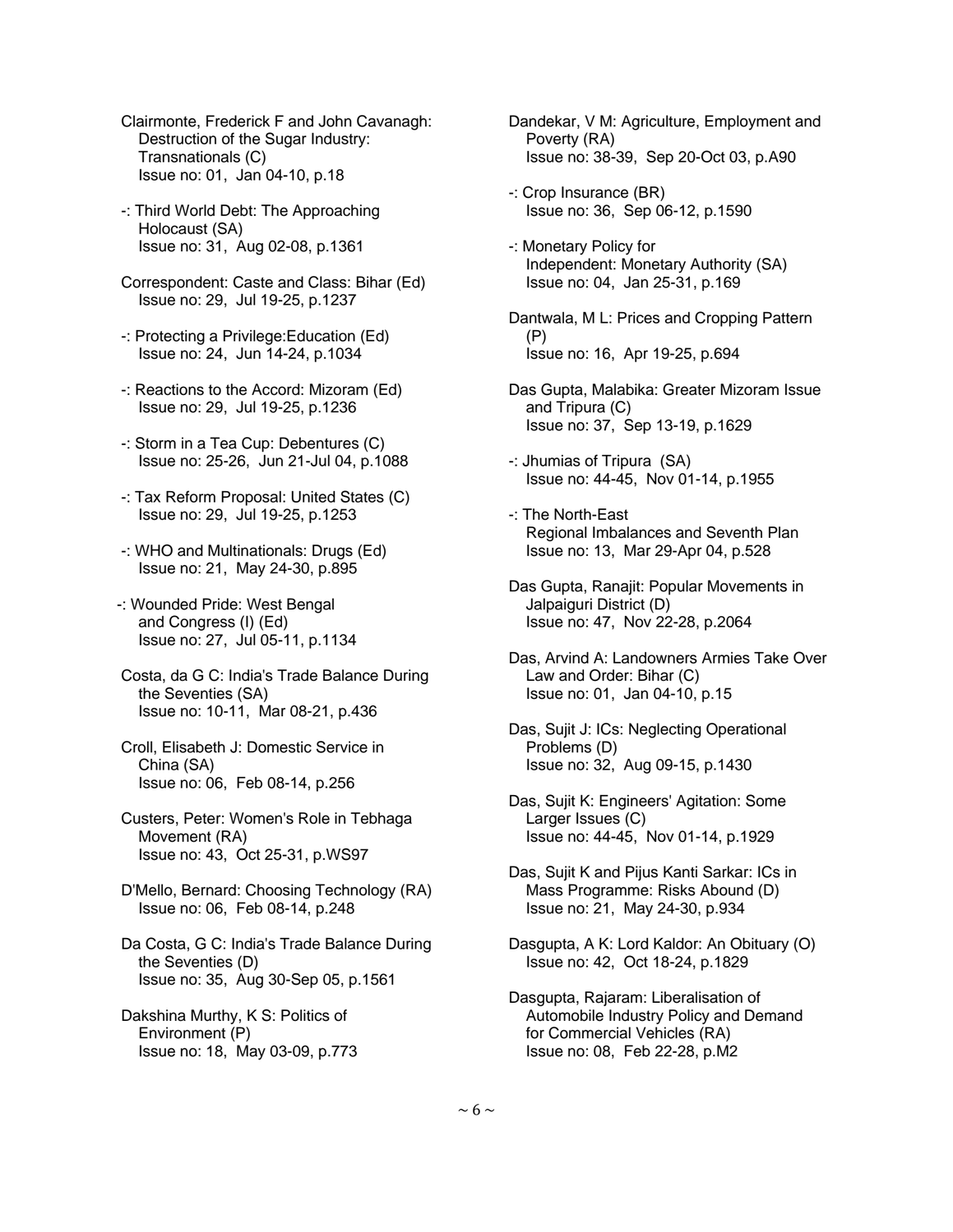- Datta, Bhabatosh: Central Budget 1986-87: Wind of Change? (SA) Issue no: 15, Apr 12-18, p.651
- -: Economist as Adviser (BR) Issue no: 27, Jul 05-11, p.1159
- -: Monetary Reform (RA) Issue no: 02, Jan 11-17, p.74
- -: Suppressed Critique (OP) Issue no: 42, Oct 18-24, p.1841
- Desai, A R: Growing 'Governmental Lawlessness' (P) Issue no: 23, Jun 07-13, p.1002
- -: How Capitalism Starves 100 Million People: World Hunger (C) Issue no: 15, Apr 12-18, p.619
- Desai, A R et al: Sakarwadi Tragedy (LE) Issue no: 17, Apr 26-May 02, p.m18
- Desai, Bindu T: Ahab's Fantasies (BR) Issue no: 36, Sep 06-12, p.1589
- -: Technical Innovation and Political Wisdom (LE) Issue no: 20, May 17-23, p.850
- -: Victims of Corporate Greed (BR) Issue no: 28, Jul 12-18, p.1206
- Desai, Gunvant M: Policies for Growth in Fertiliser Consumption: The Next Stage (SA) Issue no: 21, May 24-30, p.928
- Deshpande, R S: See Rao, V M
- Deshpande, V D: Code of Conduct for Rural Voluntary Agencies (C) Issue no: 30, Jul 26-Aug 01, p.1304
- Devi, Mahasveta: Political Prisoners (LE) Issue no: 30, Jul 26-Aug 01, p.1292
- Dhara, Ramana: See Kipen, Howard M
- Dietrich, Gabriele: 'Social Work' Approach to Women's Oppression (BR) Issue no: 48, Nov 29-Dec 05, p.2091
- Dietrich, Gabriele: Karnataka: Housing The Urban Poor (C) Issue no: 09, Mar 01-07, p.376
- -: Women's Movement and Religion (P) Issue no: 04, Jan 25-31, p.157
- Dinesh Mohan: National Policy on Education: A Non-negotiable Promissory Note (C) Issue no: 21, May 24-30, p.907
- -: Scientific Colonialism (RA) Issue no: 09, Mar 01-07, p.387
- Divatia, V V: International Conference on Research in National Income and Wealth: A Report (CL) Issue no: 02, Jan 11-17, p.64
- Dogra, Bharat: Attack on Forest Workers' Union Leader (LE) Issue no: 51, Dec 20-26, p.2204
- -: Can Seventh Plan targets Be Achieved?: Agriculture (C) Issue no: 16, Apr 19-25, p.689
- -: CMSS Battles Against Odds: Labour (C) Issue no: 36, Sep 06-12, p.1577
- -: Communal Tensions and Left Forces: Punjab (C) Issue no: 14, Apr 05-11, p.565
- -: Declining Fortunes of Leather Craftsmen: Uttar Pradesh (C) Issue no: 04, Jan 25-31, p.152
- -: Ecological Ruin and Exploitation: Rajasthan (C) Issue no: 19, May 10-16, p.816
- -: Ethics of Transferring Genetic Resources (C) Issue no: 33, Aug 16-22, p.1447
- -: Gujarat: Not a Model to Emulate: Forestry (C) Issue no: 43, Oct 25-31, p.1884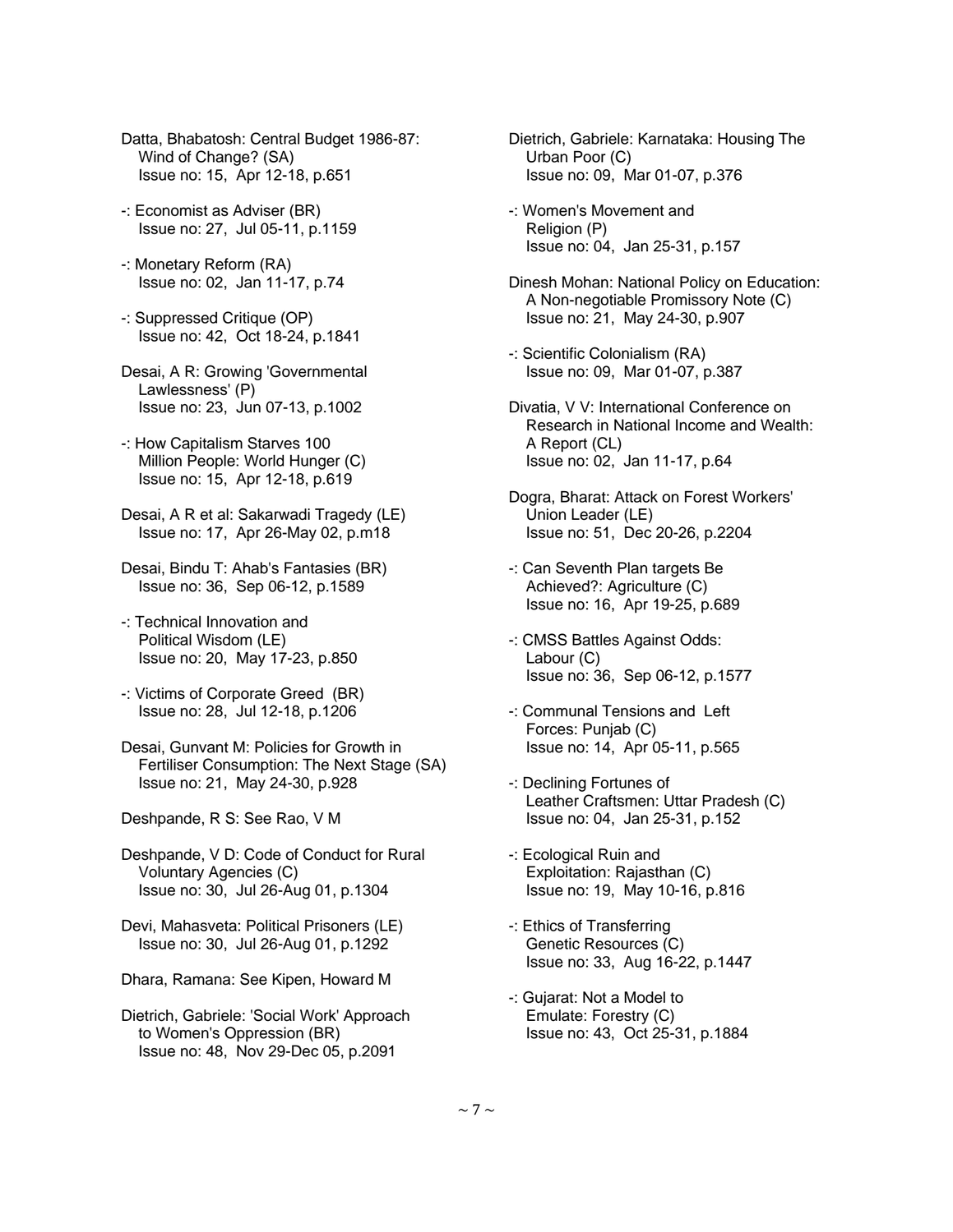Dogra, Bharat: Hut Demolitions in West Delhi (C) Issue no: 24, Jun 14-24, p.1048

- -: Leftists Meet the Challenge: Punjab (C) Issue no: 48, Nov 29-Dec 05, p.2083
- -: The Other Delhi: Creating Urbanised Villages: Housing (C) Issue no: 03, Jan 18-24, p.106
- -: Victims of 'Poverty Alleviation' (C) Issue no: 28, Jul 12-18, p.1193
- Drabu, Haseeb A: Status of Drug Industry in India: Report on a Seminar (C) Issue no: 05, Feb 01-07, p.194
- Dutta, Nilanjan: Arwal Massacre: Part of Government Plan: Bihar (C) Issue no: 27, Jul 05-11, p.1146
- -: Calcutta University Employees' Agitation: West Bengal (C) Issue no: 31, Aug 02-08, p.1348
- -: Movement against Industrial Pollution (C) Issue no: 04, Jan 25-31, p.153
- -: Prisoners' Plight: West Bengal (C) Issue no: 40, Oct 04-10, p.1733
- -: Religious Privilege vs Academic Freedom: West Bengal (C) Issue no: 12, Mar 22-28, p.476
- Duvvury, Nata: Commercial Capital and Agrarian Relations: A Study of Guntur Tobacco Economy (RA) Issue no: 30, Jul 26-Aug 01, p.PE46
- Engineer, Asghar Ali: Communal Holocaust in Amravati (C) Issue no: 47, Nov 22-28, p.2026
- -: Communal Violence and Police Terror: Gujarat (C) Issue no: 09, Mar 01-07, p.382
- Engineer, Asghar Ali: Engulfed in Communal Fire: Maharashtra (C) Issue no: 23, Jun 07-13, p.994
- -: Gagged and Bound (BR) Issue no: 46, Nov 15-21, p.1991
- Engineer, Asghar Ali and Tanushri: Gujarat Burns Again (C) Issue no: 31, Aug 02-08, p.1343
- -: Middle East in Hyperboles (BR) Issue no: 01, Jan 04-10, p.24
- Ernst, Dieter: Automation, Employment and Third World: Case of Electronics Industry (SA) Issue no: 28, Jul 12-18, p.1213
- -: New Information Technologies and Developing Countries: Implications for Human Resource Development (RA) Issue no: 35, Aug 30-Sep 05, p.M103
- Errunza, Vihang R: On Benefits of Tapping Foreign Portfolio Investments: An Indian Perspective (RA) Issue no: 08, Feb 22-28, p.M17
- Fera, Ivan and Kannan Srinivasan: Keeping the Nuclear Option Open: What it Really Means (C) Issue no: 49, Dec 06-12, p.2119
- Forbes, Geraldine H: In Search of the 'Pure Heathen': Missionary Women in Nineteenth Century India (RA) Issue no: 17, Apr 26-May 02, p.WS2
- Frank, Andre Gunder: Is the Reagan Recovery Real or the Calm before a Storm? Part - I (SA) Issue no: 21, May 24-30, p.920
- -: Is the Reagan Recovery Real or the Calm before the Storm? (SA) Issue no: 22, May 31-Jun 06, p.972
- Ganguli, Janet: The Number Game (D) Issue no: 16, Apr 19-25, p.712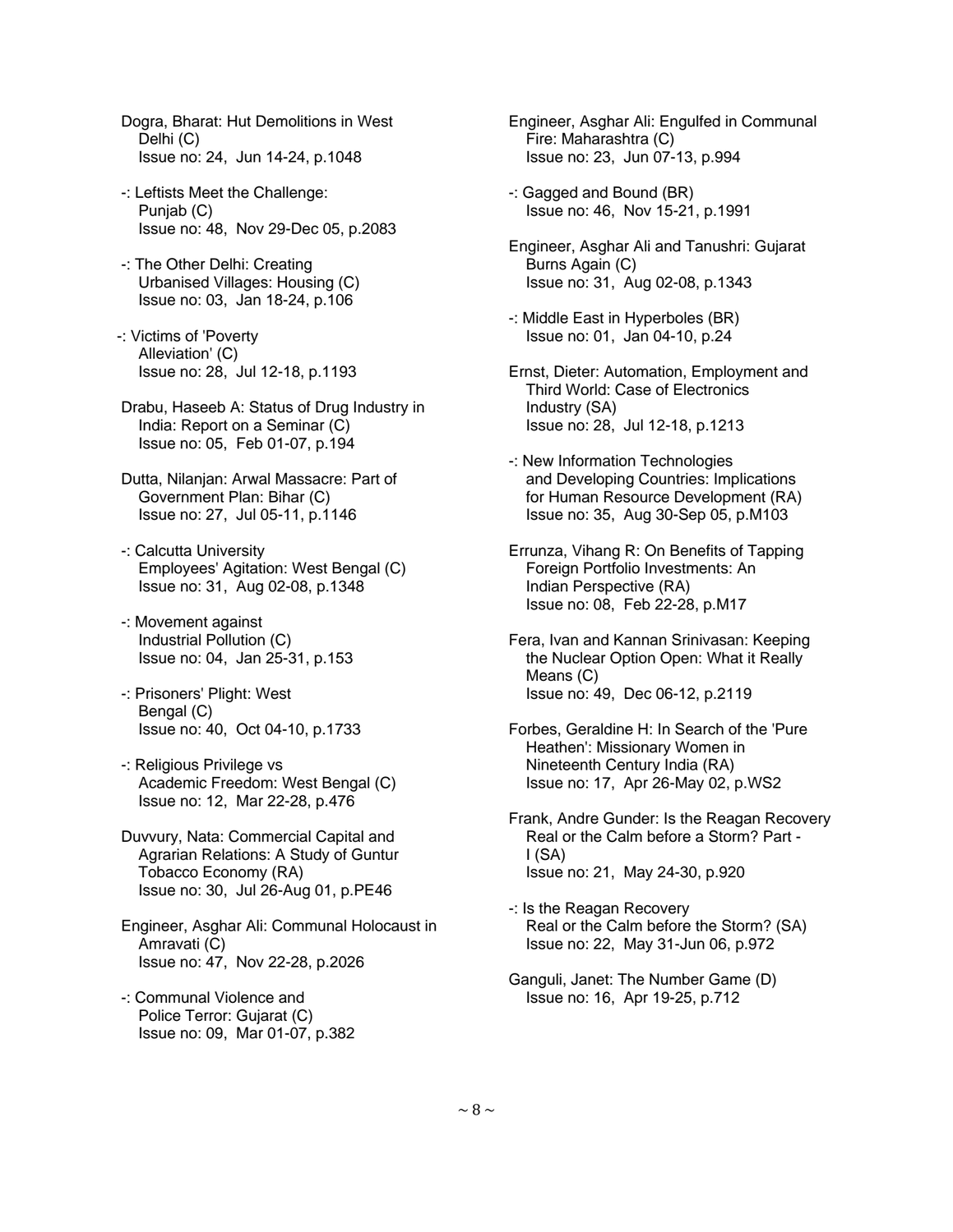Garg, R K: Health Hazards at Indian Rare Earths Plant (D) Issue no: 42, Oct 18-24, p.1870

 Gen, L T et al: Convention on Communalism and the Threat to Diversity (LE) Issue no: 43, Oct 25-31, p.1876

 George, J: White Revolution in India: Myth or Reality? (D) Issue no: 49, Dec 06-12, p.2147

- George, K K: Discretionary Budgetary Transfers: A Review (SA) Issue no: 46, Nov 15-21, p.1993
- George, P S: Emerging Trends in Size Distribution of Operational Holdings in Kerala (P) Issue no: 05, Feb 01-07, p.198
- George, Shanti: See Baviskar, B S

 Ghandhy, Anuradha and Ajit Kumar: Inchampalli-Bhopalapatnam Revisited: Environment (C) Issue no: 22, May 31-Jun 06, p.953

- Ghani, Ejaz: See Stewart, Frances
- Ghosh, Anjan: People's Power in the Philippines (D) Issue no: 36, Sep 06-12, p.1609
- Ghosh, Arun: Black Money Clout and Indira Vikas Patra (F) Issue no: 52, Dec 27-Jan 02, p.2251
- -: Corporate Capers and the Company Law (F) Issue no: 50, Dec 13-19, p.2160
- -: Doordarshan: Prime Time Perspectives (F) Issue no: 44-45, Nov 01-14, p.1922
- -: The Greening of Rajasthan: Sans Water (F) Issue no: 42, Oct 18-24, p.1831
- -: International Comparisons of Socio-Economic Development (BR) Issue no: 34, Aug 23-29, p.1498
- Ghosh, Arun: The Long Winter of Indian Discontent (F) Issue no: 46, Nov 15-21, p.1973
- -: A Symbol of the Times (F) Issue no: 25-26, Jun 21-Jul 04, p.1092
- -: Vasant Sathe ko Gussa Kyon Aya? (F) Issue no: 38-39, Sep 20-Oct 03, p.1670
- -: Vishwanath Pratap Singh: The Balance-Sheet (F) Issue no: 40, Oct 04-10, p.1727
- -: The War Cry of the Saracens (F) Issue no: 32, Aug 09-15, p.1389
- Ghosh, Dipak: Arms Production in Third World: Reality, Myth and Nightmare (BR) Issue no: 48, Nov 29-Dec 05, p.2089
- Ghosh, Jayati: Developing Countries and World Economy: A Reading of Some Recent Documents of IMF (OP) Issue no: 41, Oct 11-17, p.1791
- Ghosh, Sailendranath: Fertiliser Technology: Fractured Profile of Self-Reliance (SA) Issue no: 16, Apr 19-25, p.698
- Ghosh, Subratesh: Productivity and Monetary Incentives: Indian Experience (RA) Issue no: 35, Aug 30-Sep 05, p.M81
- Gidadhubli, R G: Gorbachev's Diagnoses and Prescriptions: Soviet Union Issue no: 13, Mar 29-Apr 04, p.531
- -: New Impetus to Indo-Soviet Economic Ties Gorbachev's Delhi Visit  $(C)$ Issue no: 49, Dec 06-12, p.2124
- -: US Climb-Down on Bilateral Economic Relations: Geneva Summit (C) Issue no: 03, Jan 18-24, p.111
- Gill, Sucha Singh: Drift to Disaster: Lessons of the Nakodar Incident: Punjab (C) Issue no: 10-11, Mar 08-21, p.422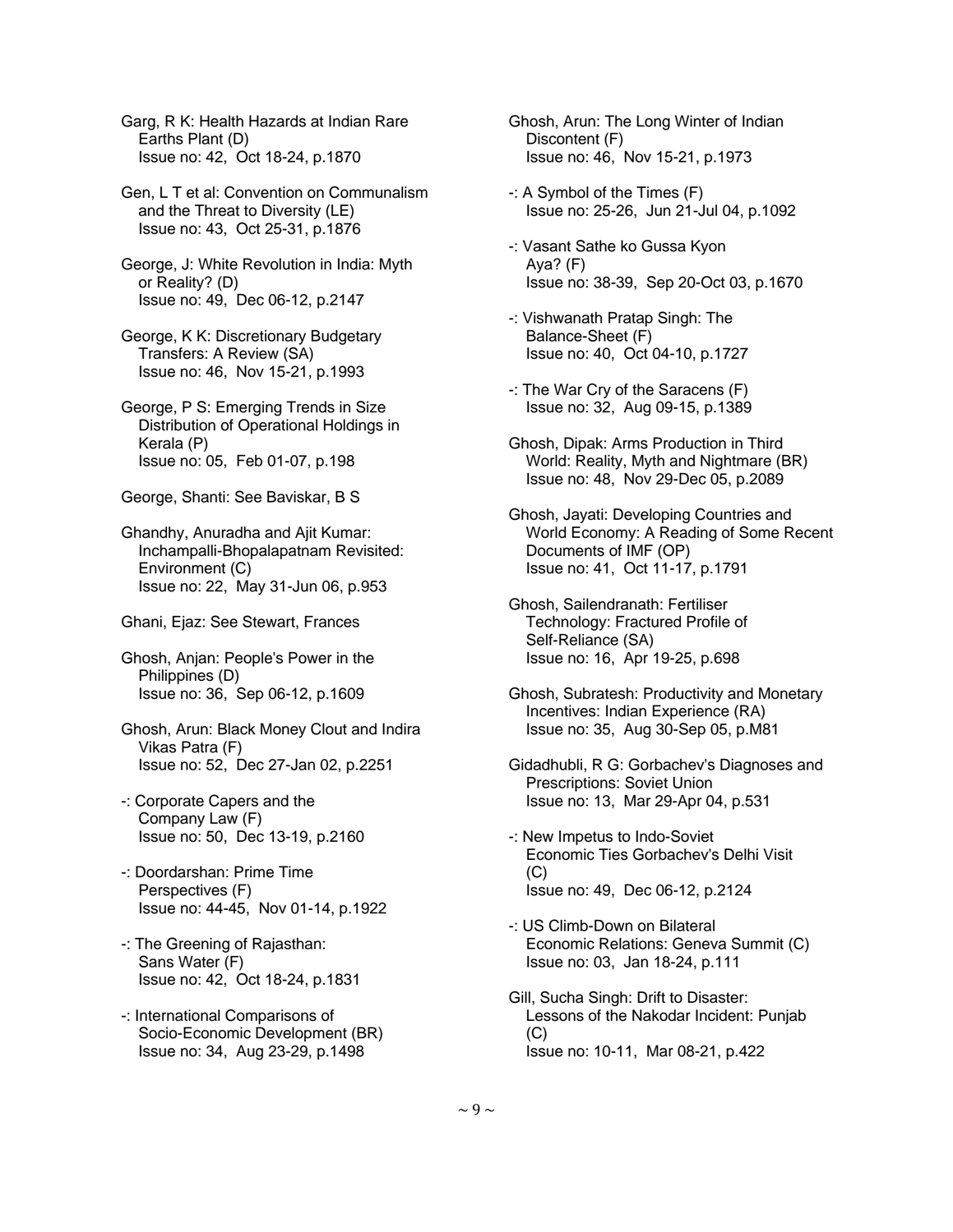Gnanadason, Aruna: Women's Health: Plea for a New Approach (C) Issue no: 37, Sep 13-19, p.1630

- GO: Fighting Drought: Maharashtra (C) Issue no: 18, May 03-09, p.769
- Godbole, L N: SC Order on EP Drugs (LE) Issue no: 52, Dec 27-Jan 02, p.2248
- Goerge, Shanti: Milk and Mud (RA) Issue no: 08, Feb 22-28, p.337
- Gohain, Hiren: Doordarshan's Neurosis (C) Issue no: 17, Apr 26-May 02, p.735
- Goray, N G: In Defence of Fundamental Rights (LE) Issue no: 04, Jan 25-31, p.145
- Gordon, Alec: Child Labour on Malaysian Plantations (BR) Issue no: 28, Jul 12-18, p.1211
- -: Colonial Mode of Production and Indonesian Revolution (SA) Issue no: 32, Aug 09-15, p.1417
- Gothoskar, Sujata: Free Trade Zones: Pitting Women against Women: Women (C) Issue no: 34, Aug 23-29, p.1489
- -: Women in Drug Industry: Labour (C) Issue no: 25-26, Jun 21-Jul 04, p.1100
- Goyal, Arun: Customs and Excise Innovations: The Budget (C) Issue no: 15, Apr 12-18, p.620
- GPD: 'Red Orchestra' vs 'Chorus of Blues' (F) Issue no: 48, Nov 29-Dec 05, p.2075
- -: Bhutto, Benazir and Cricket (F) Issue no: 20, May 17-23, p.853
- -: Blind to Third World Realities (F) Issue no: 33, Aug 16-22, p.1438
- -: A Brand of Nationalism (F) Issue no: 01, Jan 04-10, p.7
- GPD: China's 'Student Problem' (F) Issue no: 27, Jul 05-11, p.1140
- -: The Election That Never Was (F) Issue no: 08, Feb 22-28, p.324
- -: The Election That Never Was and After (F) Issue no: 09, Mar 01-07, p.371
- -: From the Times Of Tilak to Those of Gore (F) Issue no: 02, Jan 11-17, p.59
- -: Go Out Into the World and Bomb It (F) Issue no: 17, Apr 26-May 02, p.723
- -: The Gorbachev Utsav (F) Issue no: 49, Dec 06-12, p.2116
- -: How North was my Valley! (F) Issue no: 37, Sep 13-19, p.1623
- -: Ideology and Afghanistan (F) Issue no: 19, May 10-16, p.810
- -: The Imagination of the State (F) Issue no: 07, Feb 15-21, p.277
- -: Mao, Stalin, Trotsky and Philippines (LE) Issue no: 18, May 03-09, p.762
- -: The New Pax-Americana (F) Issue no: 22, May 31-Jun 06, p.945
- -: Of Dictators and Renegades (F) Issue no: 40, Oct 04-10, p.1729
- -: On Rewriting History (F) Issue no: 38-39, Sep 20-Oct 03, p.1673
- -: Reagan and Martin Luther King (F) Issue no: 05, Feb 01-07, p.188
- -: The Reykjavik Retreat (F) Issue no: 43, Oct 25-31, p.1877
- -: Silent Borders are not Settled Borders  $(F)$ Issue no: 30, Jul 26-Aug 01, p.1295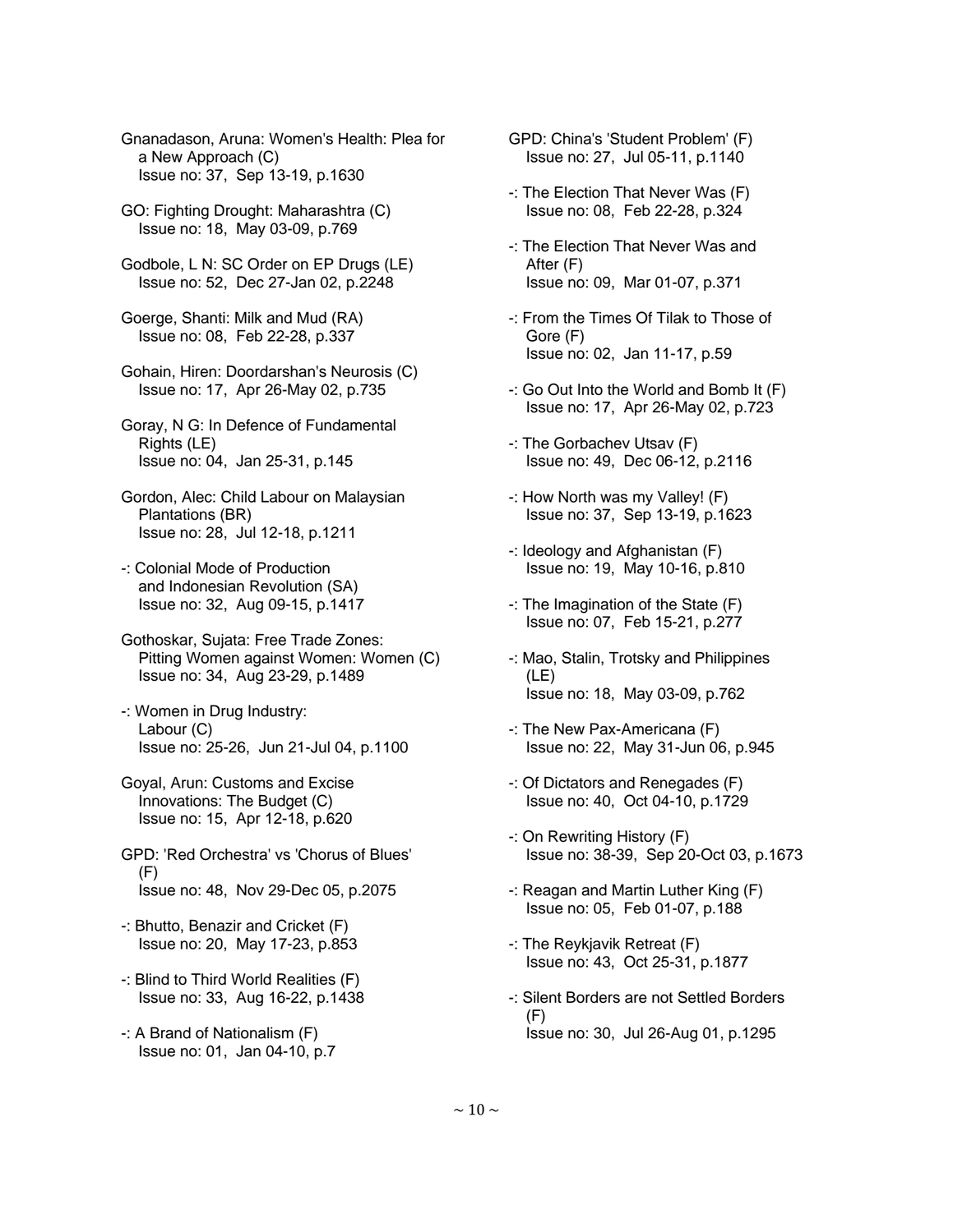GPD: Trouble in Capitalist Show-Case (F) Issue no: 46, Nov 15-21, p.1977

- -: What Rights and Whose? (LE) Issue no: 07, Feb 15-21, p.274
- -: Who's a Third World Writer? (F) Issue no: 47, Nov 22-28, p.2022
- Guha, Ramchandra: Ecological Roots of Development Crisis (BR) Issue no: 15, Apr 12-18, p.623
- Guhan, S: Bureaucracy in India: Immunity and Infection (BR) Issue no: 41, Oct 11-17, p.1789
- -: Fiscal Policy, Projections and Performance (SA) Issue no: 15, Apr 12-18, p.631
- Gulati, Ashok: See Swamy, Dalip S
- Gulati, I S: Decentralised Planning: Loopholes that Remain (P) Issue no: 32, Aug 09-15, p.1399

 Gumaste Vasant: Anti-Poverty Programmes (D)

Issue no: 03, Jan 18-24, p.140

- Gupta, Dipankar: Tribal Development in a West Bengal District: Programmes, Structure, and Process (SA) Issue no: 01, Jan 04-10, p.35
- Gupta, Poonam and Sanjeev Gupta: Compensating Government Employees for Price Increase: Basis, Trends and Forecasts (RA) Issue no: 08, Feb 22-28, p.M20
- Gupta, Ranajit Das: From Peasants and Tribesmen to Plantation Workers: Colonial Capitalism, Reproduction of Labour Power and Proletarianisation in North East India, 1850s to 1947 (RA) Issue no: 04, Jan 25-31, p.PE2
- Gupta, Sanjay and Alak Ray: India's Nuclear Weapons Options: Report on a Seminar (C) Issue no: 04, Jan 25-31, p.154

Gupta, Sanjeev: See Gupta, Poonam

- Gurbir Singh: Port and Dock Workers Prepare for Strike: Labour (C) Issue no: 20, May 17-23, p.856
- Haksar, Nandita: Women and Violence (C) Issue no: 49, Dec 06-12, p.2126
- Hansavivek: Britannia Industries Issue no: 15, Apr 12-18, p.610
- -: Colour-Chem: Hurt by Imports Issue no: 46, Nov 15-21, p.1971
- -: Gainful Nursing Issue no: 01, Jan 04-10, p.11
- -: GTC Industries: Trapped in Excise Net Issue no: 49, Dec 06-12, p.2117
- -: Larson and Toubro Issue no: 10-11, Mar 08-21, p.418
- -: Union Carbide India Issue no: 44-45, Nov 01-14, p.1919
- Haragopal, G: Gradual Surrender of Universities: Trends in Higher Education in Andhra Pradesh (OP) Issue no: 36, Sep 06-12, p.1585
- Hardiman, David: 'Subaltern Studies' at Crossroads: History (C) Issue no: 07, Feb 15-21, p.288
- Hasan, Mushirul: The Muslim Mass Contact Campaign: An Attempt at Political Mobilisation (SA) Issue no: 52, Dec 27-Jan 02, p.2273
- HC: The 'Film Bandh' and After (C) Issue no: 47, Nov 22-28, p.2030
- Hirway, Indira: Direct Attacks on Rural Poverty (BR) Issue no: 01, Jan 04-10, p.22
- Howard, Michael C: Myth of Soviet Menace in the South Pacific (SA) Issue no: 07, Feb 15-21, p.308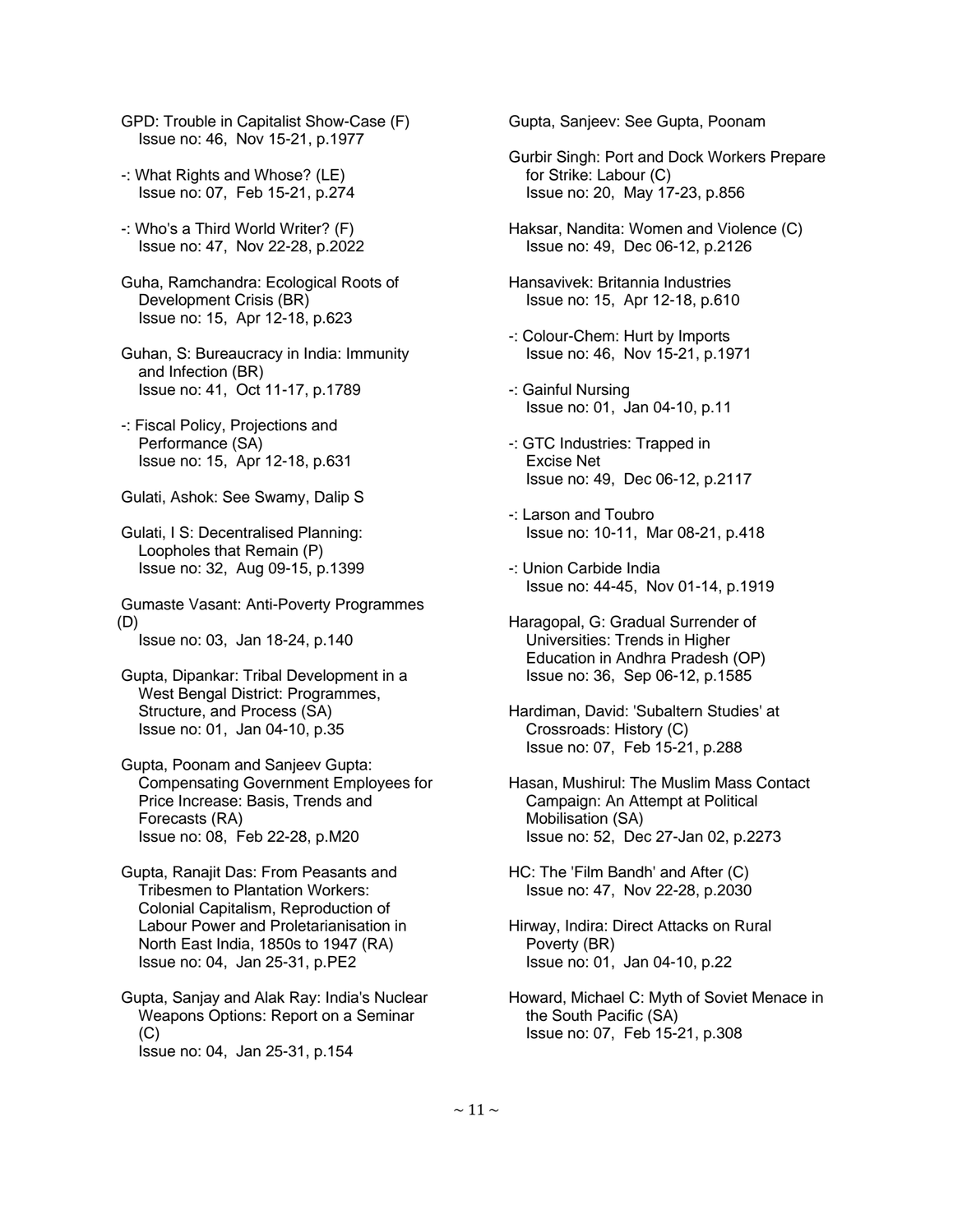Huria, Vinod K: See Achaya, K T

 Hussain, Mehmood: PLO-Jordan Relations: West Asia (C) Issue no: 37, Sep 13-19, p.1632

 Ilaiah, K: Drought: Worsening Situation: Andhra Pradesh (C) Issue no: 21, May 24-30, p.909

 Irschick, Eugene F: Gandhian Non-Violent Protest: Rituals of Avoidance or Rituals of Confrontation? (SA) Issue no: 29, Jul 19-25, p.1276

 ISG: Cross-Conditionality Fears: Real or Imaginary? (F) Issue no: 24, Jun 14-24, p.1044

 -: Grim Prospect for the Poor (F) Issue no: 28, Jul 12-18, p.1190

-: SDR in the Dumps (F) Issue no: 35, Aug 30-Sep 05, p.1526

- -: Why Fear Free Trade in Services? (F) Issue no: 02, Jan 11-17, p.57
- -: A World Monetary Conference, at Last? (F) Issue no: 09, Mar 01-07, p.369
- -: World Oil Price Prospects (F) Issue no: 17, Apr 26-May 02, p.722
- Iyengar, N S: See Suryanaranayana, M H

 Iyengar, Sudarshan and Sujata Patel: Golana: Symptoms of Crises (C) Issue no: 07, Feb 15-21, p.287

 -: Golana: Symptoms of Crises: Gujarat (C) Issue no: 07, Feb 15-21, p.287

 Jacobs, Michael: Farewell to Greater London Council: United Kingdom (C) Issue no: 30, Jul 26-Aug 01, p.1306

 -: Privatisation and the Tories: United Kingdom (C) Issue no: 24, Jun 14-24, p.1054  Jacobs, Michael: Towards a Police State: United Kingdom (CL) Issue no: 02, Jan 11-17, p.67

 Jadhav, M H: Anti-Caste Movement in Maharashtra (BR) Issue no: 17, Apr 26-May 02, p.740

- Jagan, Larry: Political Fall-Out from Hongkong's Nuclear Power Plant (C) Issue no: 40, Oct 04-10, p.1737
- -: Summit Surprise?: Afghanistan (C) Issue no: 34, Aug 23-29, p.1493
- Jagannathan, N Vijay: Expenditure Patterns in State Budgets: An Exploratory Survey (SA) Issue no: 31, Aug 02-08, p.1365
- Jain, Anrudh K: Importance of Female Primary Education for Fertility Reduction in India (SA) Issue no: 36, Sep 06-12, p.1602
- Jain, L C: A Heritage to Keep: The Handicrafts Industry, 1955-85 (SA) Issue no: 20, May 17-23, p.873
- Jain, ravindra K: Freedom Denied?: Indian Women and Indentureship (D) Issue no: 07, Feb 15-21, p.316
- Jairath, Jasveen: Social Conditioning of Technology Use: A Study of Irrigation and Production in Punjab, 1965-1970 (RA) Issue no: 13, Mar 29-Apr 04, p.A26

 Jaising, Indira et al: Arrests of 'Naxalites' (LE) Issue no: 20, May 17-23, p.850

- Jaura, Ramesh: Offensive On Afghanistan: West Germany (C) Issue no: 17, Apr 26-May 02, p.739
- -: Setback to Nuclear Expansion?: Chernobyl Disaster (Ed) Issue no: 19, May 10-16, p.802
- -: West Germany: Business Ties Inhibit Joining Anti-Libya Sanctions (C) Issue no: 06, Feb 08-14, p.244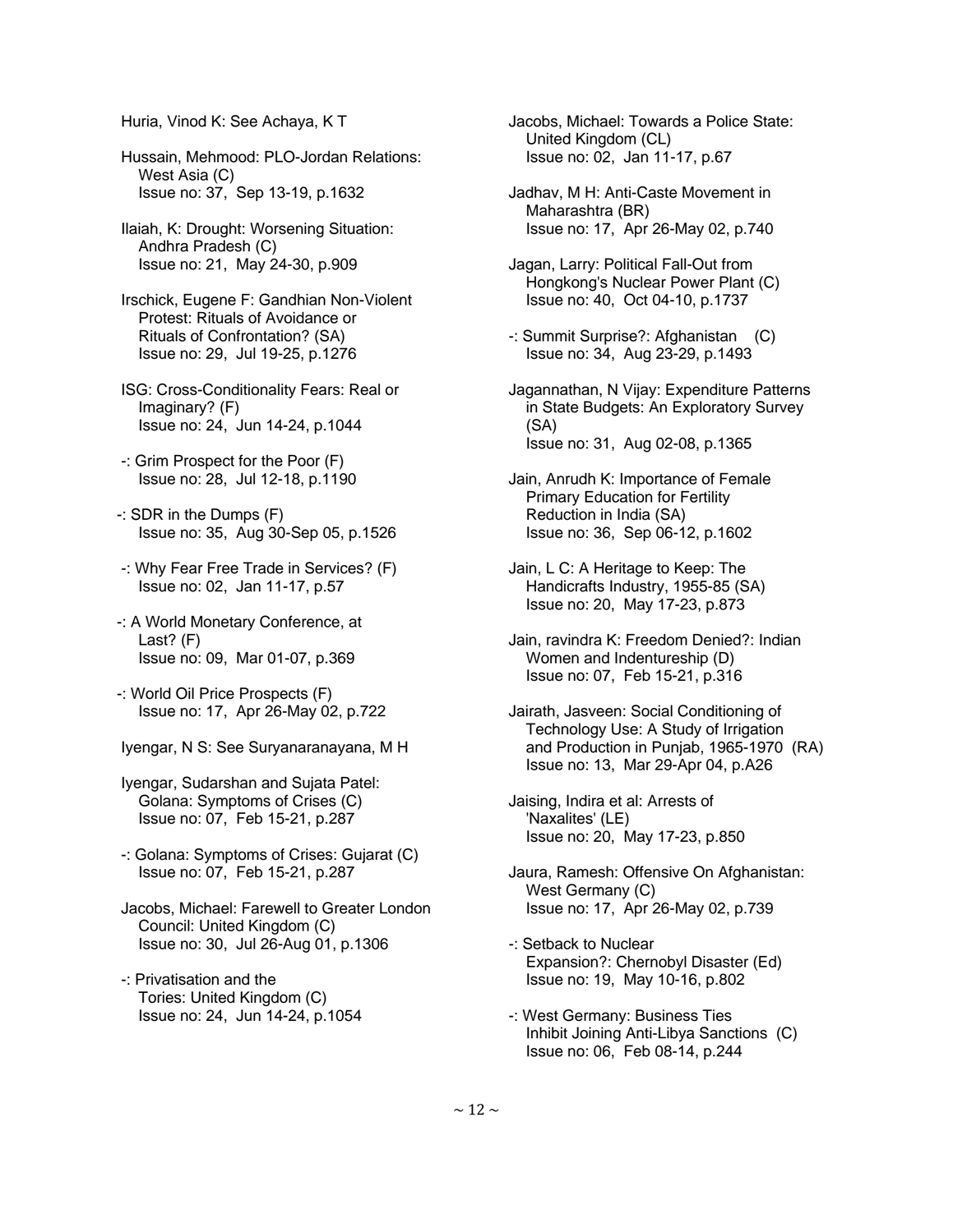Jaya Rao, Kamala S: Perpetuating Undernutrition (BR) Issue no: 24, Jun 14-24, p.1060

- Jayaraman, K: Distortions Inherent in Drug Policy (D) Issue no: 31, Aug 02-08, p.1380
- -: Drug Policy: Playing Down Main Issues (D) Issue no: 25-26, Jun 21-Jul 04, p.1129
- -: Drug Policy: Red Herrings and Real Issues (D) Issue no: 41, Oct 11-17, p.1821
- -: Drug Policy: Reinterpreting Issues (D) Issue no: 18, May 03-09, p.798
- -: When Small is Not Beautiful (D) Issue no: 43, Oct 25-31, p.1910
- Jeffery, Roger: A Savage Enquiry (C) Issue no: 52, Dec 27-Jan 02, p.2259
- Jha, Satish: Bizarre Logic: Energy Policy (C) Issue no: 15, Apr 12-18, p.616
- -: Moonshine on Employment: Seventh Plan (C) Issue no: 04, Jan 25-31, p.150
- Jhabvala, Firdaus: Broad Coalition Against US Domination: Central America (C) Issue no: 14, Apr 05-11, p.570
- Jhunjhunwala, Bharat: Voluntary Work as Countervailing Power (D) Issue no: 14, Apr 05-11, p.597
- Jodha, N S: Common Property Resources and Rural Poor in Dry Regions of India (SA) Issue no: 27, Jul 05-11, p.1169
- Joseph, K P: Accountability of Government Audit in India (RA) Issue no: 22, May 31-Jun 06, p.M59

 Joseph, Sarah: The New Arms Race (BR) Issue no: 35, Aug 30-Sep 05, p.1543

- Joseph, Sarah: Towards Socialism, Step by Step (BR) Issue no: 35, Aug 30-Sep 05, p.1543
- Joshi, P C: Founders of the Lucknow School and Their Legacy: Radhakamal Mukerjee and D P Mukerji: Some Reflections (SA) Issue no: 33, Aug 16-22, p.1455
- -: Role of Culture in Social Transformation and National Integration (SA) Issue no: 28, Jul 12-18, p.1224
- Joshi, Umashankar: Gujarat Government and Drought relief (LE) Issue no: 18, May 03-09, p.761
- Junnankar, P N: Mobility and Inequality in Indian Agriculture (RA) Issue no: 13, Mar 29-Apr 04, p.A45
- JVD: College Teachers: Crying Wolf Again: Maharashtra (C) Issue no: 37, Sep 13-19, p.1627
- Kabra, Kamal Nayan: The Chequered Economy in Black and White: Some Questions (D) Issue no: 05, Feb 01-07, p.222
- -: Nationalisation of Life Insurance in India (SA) Issue no: 47, Nov 22-28, p.2045
- Kacktwana, S C: IRDP: The Other Side (LE) Issue no: 41, Oct 11-17, p.1772
- Kalathil, Mathew: Cover-up of Gang Rape by Policemen: Gujarat (C) Issue no: 08, Feb 22-28, p.329
- -: Extortion by Police: Tribal's Everyday Plight: Gujarat Issue no: 15, Apr 12-18, p.617
- -: Ghost Industrial Training Institute: Gujarat (C) Issue no: 18, May 03-09, p.772
- -: Law and Order in a Shambles: Gujarat (C) Issue no: 44-45, Nov 01-14, p.1928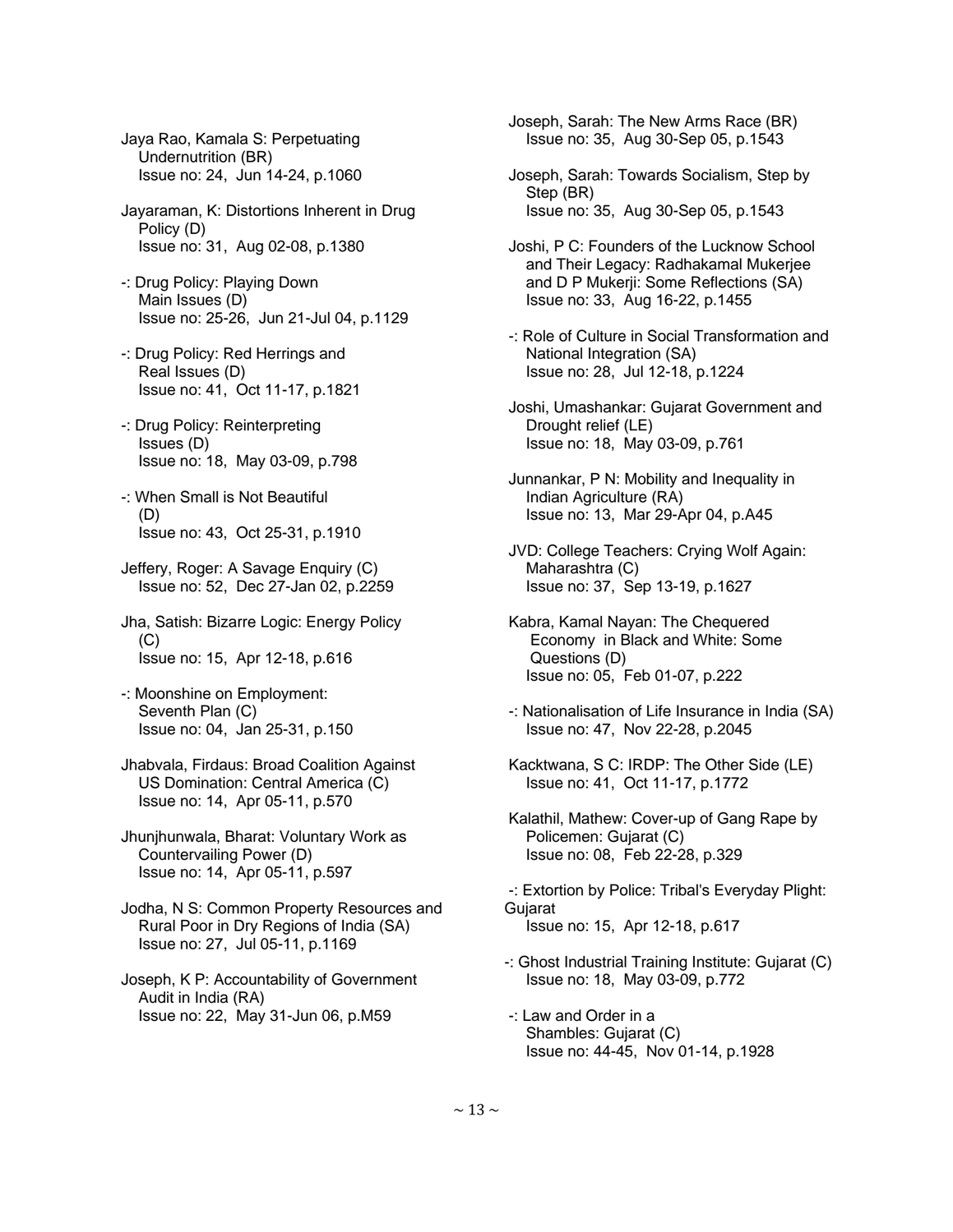- Kalathil, Mathew: Menace of Moneylenders in Sagbara: Gujarat (C) Issue no: 52, Dec 27-Jan 02, p.2258
- -: Riots with a Political Motive: Gujarat (C) Issue no: 30, Jul 26-Aug 01, p.1300
- Kale, Pramod: Essentialist and Epochalist Elements in Goan Popular Culture: A Case Study of Tiatr (SA) Issue no: 47, Nov 22-28, p.2054
- Kalia, Narendra Nath: Women and Sexism: Language of Indian School Textbooks (SA) Issue no: 18, May 03-09, p.794
- Kalpagam, U: Gender in Economics: The Indian Experience (RA) Issue no: 43, Oct 25-31, p.WS59
- -: March Against Apartheid (LE) Issue no: 01, Jan 04-10, p.6
- -: On Awards (LE) Issue no: 07, Feb 15-21, p.274
- -: Oral History: Reconstructing Women's Role (C) Issue no: 38-39, Sep 20-Oct 03, p.1683
- -: Paternalism of Sorts (RA) Issue no: 14, Apr 05-11, p.574
- Kalpana: See Prabeen
- Kamal, Jyotsna: 'I Will Remain A Labourer': Goa (C) Issue no: 14, Apr 05-11, p.569
- Kapil, Iris: Injectable Contraceptive (D) Issue no: 15, Apr 12-18, p.670
- Kapur, Harish: Arms Negotiations: Letter from Europe (C) Issue no: 38-39, Sep 20-Oct 03, p.1689
- -: Reykjavik Summit: Letter from Europe (C) Issue no: 47, Nov 22-28, p.2039

 Karlekar, Malavika: Kadambini and the Bhadralok: Early Debates over Women's Education in Bengal (RA) Issue no: 17, Apr 26-May 02, p.WS25

Karmakar, M G: See Pandav, C S

- Kathuria, Sanjay: Handicrafts Exports: An Indian Case Study (SA) Issue no: 40, Oct 04-10, p.1743
- Kaviraj, Sudipta: Indira Gandhi and Indian Politics (SA) Issue no: 38-39, Sep 20-Oct 03, p.1697
- Kelkar, Govind: Policy Towards Women Before and After Cultural Revolution: A Feminist Perspective (BR) Issue no: 22, May 31-Jun 06, p.959
- -: Policy Towards Women Before and After Cultural Revolution: A Feminist Perspective (BR) Issue no: 22, May 31-Jun 06, p.959
- -: Policy Towards Women Before and After Cultural Revolution: A Feminist Perspective (BR) Issue no: 22, May 31-Jun 06, p.959
- Keswani, Raajkumar: Tragedy of Sone River-I: Environment (C) Issue no: 30, Jul 26-Aug 01, p.1301
- -: The Tragedy of Sone-II: Environment (C) Issue no: 31, Aug 02-08, p.1349
- Khandelwal, Anil K: Personnel Policies in Regional Rural Banks (RA) Issue no: 08, Feb 22-28, p.M26
- Khasnabis, Ratan: More on West Bengal Tenancy Reform (D) Issue no: 04, Jan 25-31, p.178
- Kipen, Howard M and Ramana Dhara: Health Hazards of Workers in Nuclear Industry (LE) Issue no: 31, Aug 02-08, p.1336
- Kishwar, Madhu: Arya Samaj and Women's Education: Kanya Mahavidyalaya, Jalandhar (RA) Issue no: 17, Apr 26-May 02, p.WS9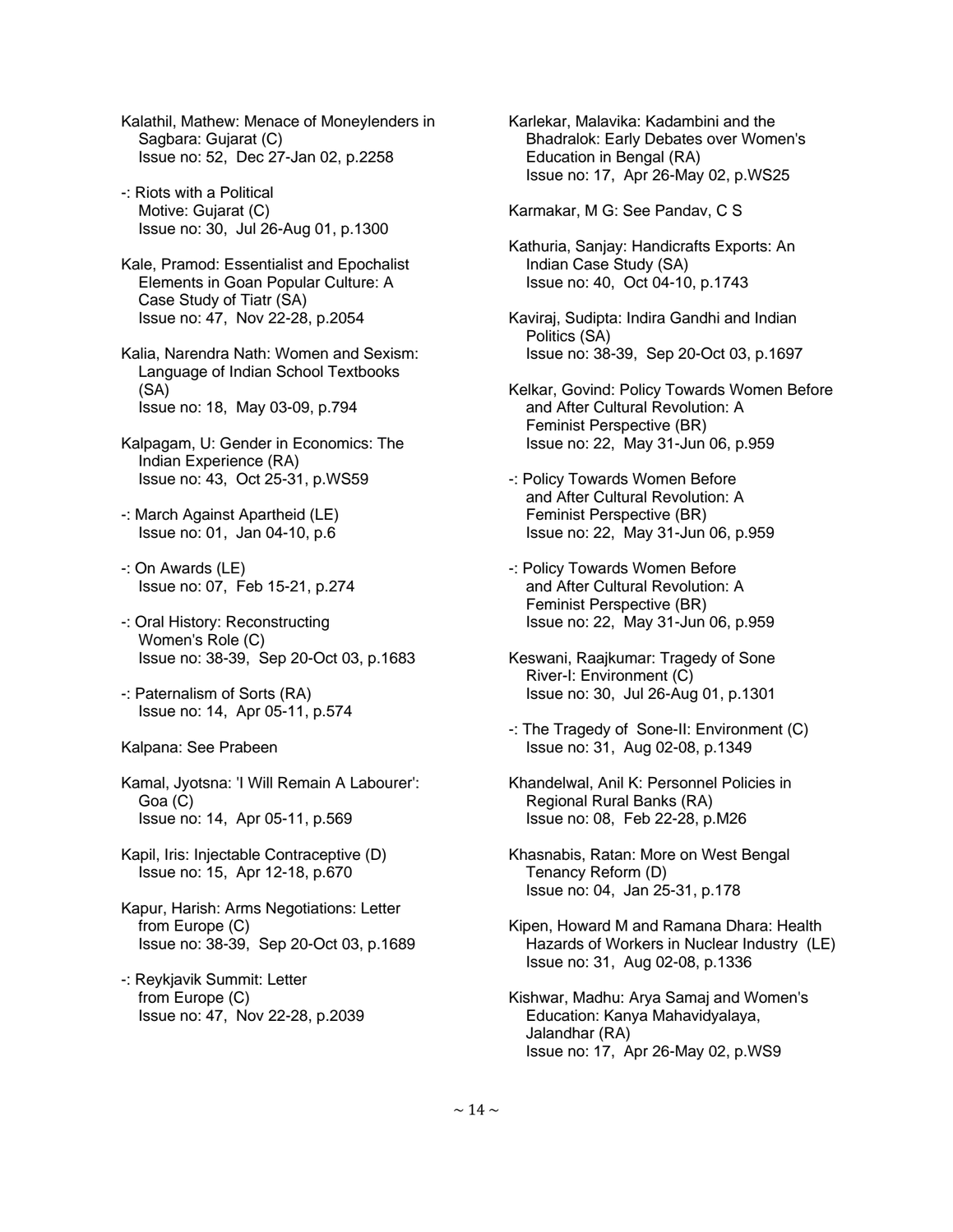Kochupilli, N: See Pandav, C S

 Kooiman, Dick: The Das-Gandhi Controversy on Labour (RA) Issue no: 06, Feb 08-14, p.247

 Kothari, Ashish: Delhi's Chemical Monster (C) Issue no: 24, Jun 14-24, p.1051

 Kothari, Rajni: Masses, Classes and the State (SA) Issue no: 05, Feb 01-07, p.210

- -: NGOs, the State and World Capitalism (SA) Issue no: 50, Dec 13-19, p.2177
- Kothari, V N: Private Unaided Engineering and Medical Colleges: Consequences of Misguided Policy (SA) Issue no: 14, Apr 05-11, p.593
- Krisha Raj, Maithreyi: Research on Women and Career: Issues of Methodology (RA) Issue no: 43, Oct 25-31, p.WS67
- Krishna Kumar: NCERT's Silver Jubilee (C) Issue no: 38-39, Sep 20-Oct 03, p.1682
- -: Textbooks and Educational Culture (P) Issue no: 30, Jul 26-Aug 01, p.1309
- -: Towards a Policy: Education-I (C) Issue no: 14, Apr 05-11, p.566
- Krishna Murti, B V: Supplanting Peasant Agriculture With Plantation Economy (P) Issue no: 13, Mar 29-Apr 04, p.525
- Krishnaji, N: China: Catching up with the West (BR) Issue no: 27, Jul 05-11, p.1164
- -: Missing the Wood? (BR) Issue no: 51, Dec 20-26, p.2221
- Krishnaswamy, K S: Ravi Hazari: A Remembrance (O) Issue no: 48, Nov 29-Dec 05, p.2076

 Kumar, K: Anti-Hindi Week: Tamil Nadu (C) Issue no: 42, Oct 18-24, p.1838

- Kumarasundaram, S: India's Balance of Payment Prospects (P) Issue no: 08, Feb 22-28, p.335
- Kundu, Amitabh: Migration, Urbanisation and Inter-Regional Inequality: The Emerging Socio-Political Challenge (SA) Issue no: 46, Nov 15-21, p.2005
- Kurien C T : Caught in Contradictions of Mixed Economy (SA) Issue no: 15, Apr 12-18, p.627
- Kutty, Raman: 'Child Survival and Development Revolution': A Sceptical Look (P) Issue no: 31, Aug 02-08, p.1354
- Lahiri, Ashok Kumar and Prannoy Roy: Is Indian Industry Demand or Supply Constrained? (SA) Issue no: 06, Feb 08-14, p.250
- -: Is Indian Industry Demand or Supply Constrained? (SA) Issue no: 06, Feb 08-14, p.250
- Laiq, Jawid: The Gulf Cooperation Council: Royal Insurance against Pressures from Within and Without (SA) Issue no: 35, Aug 30-Sep 05, p.1553
- Lakdawala, D T: Budget and Seventh plan (SA) Issue no: 15, Apr 12-18, p.657
- Lakshmi, C S : Feminism and the Cinema of Realism (P) Issue no: 03, Jan 18-24, p.113
- Lala, E S: ICs: The 'Other Side' (D) Issue no: 27, Jul 05-11, p.1182
- Lata Mani: Production of an Official Discourse on Sati in Early Nineteen Century Bengal (RA) Issue no: 17, Apr 26-May 02, p.WS32
- Lifschultz, Lawrence: Afghanistan: Edging Closer (C) Issue no: 23, Jun 07-13, p.1001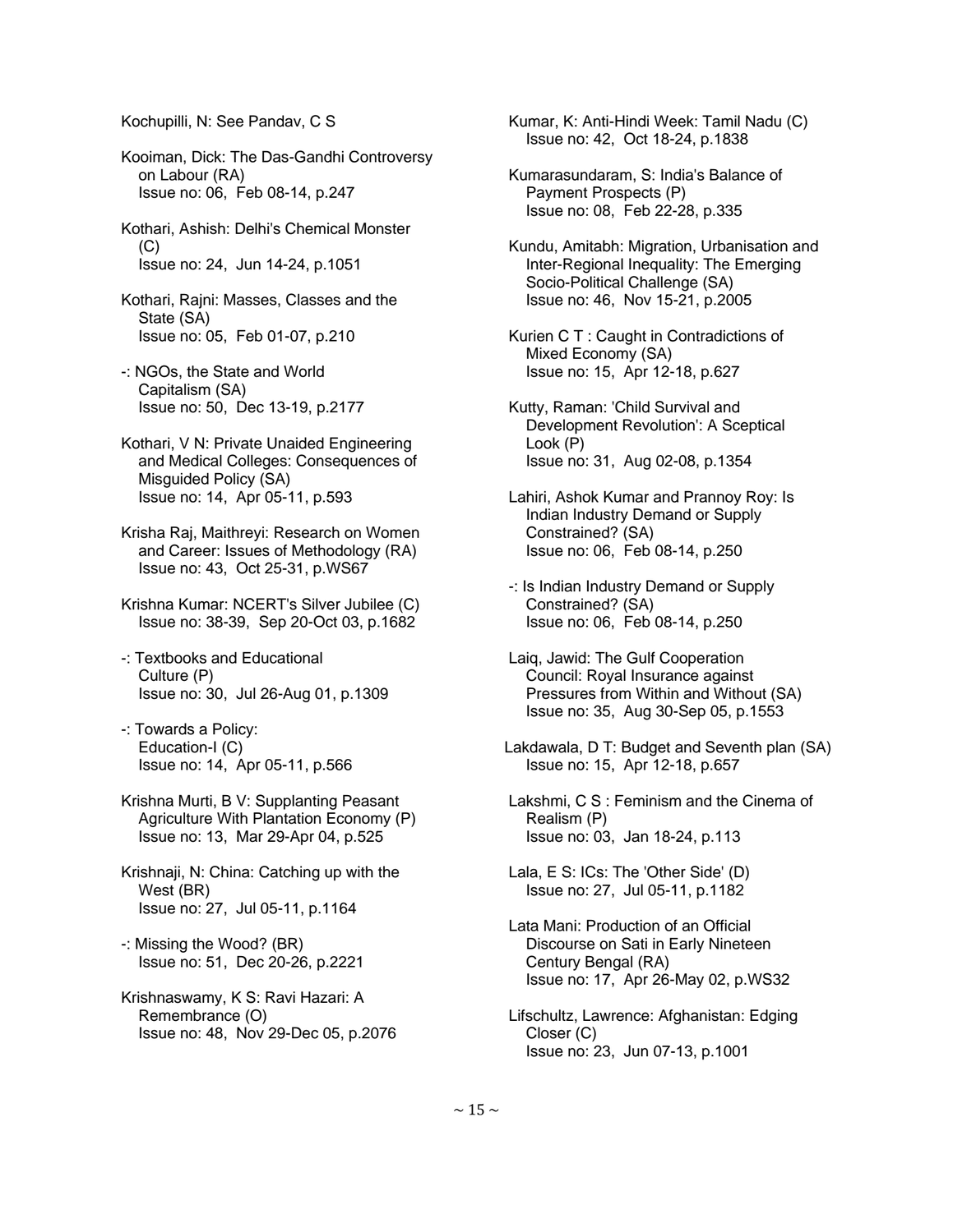Lin, Sharat G: Delhi Textile Strike: Implications of Linking Wages to Productivity (RA) Issue no: 35, Aug 30-Sep 05, p.M85

 Lundquist, Per: ICs Inadequate Infrastructure (LE) Issue no: 23, Jun 07-13, p.986

M: Do Poor Gain from Subsidies (Ed) Issue no: 12, Mar 22-28, p.461

 Mahendra Dev, S: Growth of Labour Productivity in Indian Agriculture: Regional Dimensions (RA) Issue no: 25-26, Jun 21-Jul 04, p.A65

 Majumdar, Sarajit: Controversial Land Reform: Sikkim (C) Issue no: 12, Mar 22-28, p.477

 Majumdar, Tapas: Mathematical Methods in Theoretical Economics: Report on a Conference (C) Issue no: 29, Jul 19-25, p.1251

 Mandelbaum, David G: Sex Roles and Gender Relations in North India (SA) Issue no: 46, Nov 15-21, p.1999

 Mani, Lal: Production of an Official Discourse on Sati in Early Nineteen Century Bengal (RA) Issue no: 17, Apr 26-May 02, p.WS32

 Mankad, Dhruv: XIII Annual Meet of MFC (LE) Issue no: 49, Dec 06-12, p.2112

 Mathew, P M: Politics of 'Peace' and 'Secularism' (C) Issue no: 19, May 10-16, p.817

 Maxwell, Neville: Unheard Voices: The Left View of China (RA) Issue no: 03, Jan 18-24, p.116

 Mehra, Anshu: Psychology and the Psychologist in India (BR) Issue no: 21, May 24-30, p.918

 Mehta, Kisan: Toxic Drugs and Patient's Consent (LE) Issue no: 48, Nov 29-Dec 05, p.2071

 Mendoelsohn, Oliver: A 'Harijan Elite'?: The Lives of Some Untouchable Politicians (SA) Issue no: 12, Mar 22-28, p.501

 Menon, K A: Interest Cost and Rate of Profit in Indian Corporate Sector (RA) Issue no: 22, May 31-Jun 06, p.M44

 -: Interest Costs in Indian Industries: An Econometric Analysis (SA) Issue no: 19, May 10-16, p.837

- MHJ: Drought in Maharashtra (LE) Issue no: 20, May 17-23, p.850
- -: Well Calculated Home-Coming: Politics  $(C)$ Issue no: 50, Dec 13-19, p.2167

 Misra, Tilottoma: Feminism in a Traditional Society?-I (BR) Issue no: 43, Oct 25-31, p.WS54

 -: Social Criticism in 19th Century Assamese Writing (D) Issue no: 02, Jan 11-17, p.96

 Misra, Udayon: Assertion of Regional Identity: Assam (C) Issue no: 01, Jan 04-10, p.13

 Mitra, Ashok K: In the Cause of the demand Side (BR) Issue no: 19, May 10-16, p.822

 -: The Stranger from Poland (BR) Issue no: 46, Nov 15-21, p.1990

 -: Underutilisation Revisited: Surface Irrigation in Drought Prone Areas of Western Maharashtra (SA) Issue no: 17, Apr 26-May 02, p.752

 Mitra, Neelanjana: Concentration and Growth in Indian Tea Industry (RA) Issue no: 22, May 31-Jun 06, p.M69

 MKR: Nimble Fingers and Other Myths (RA) Issue no: 07, Feb 15-21, p.296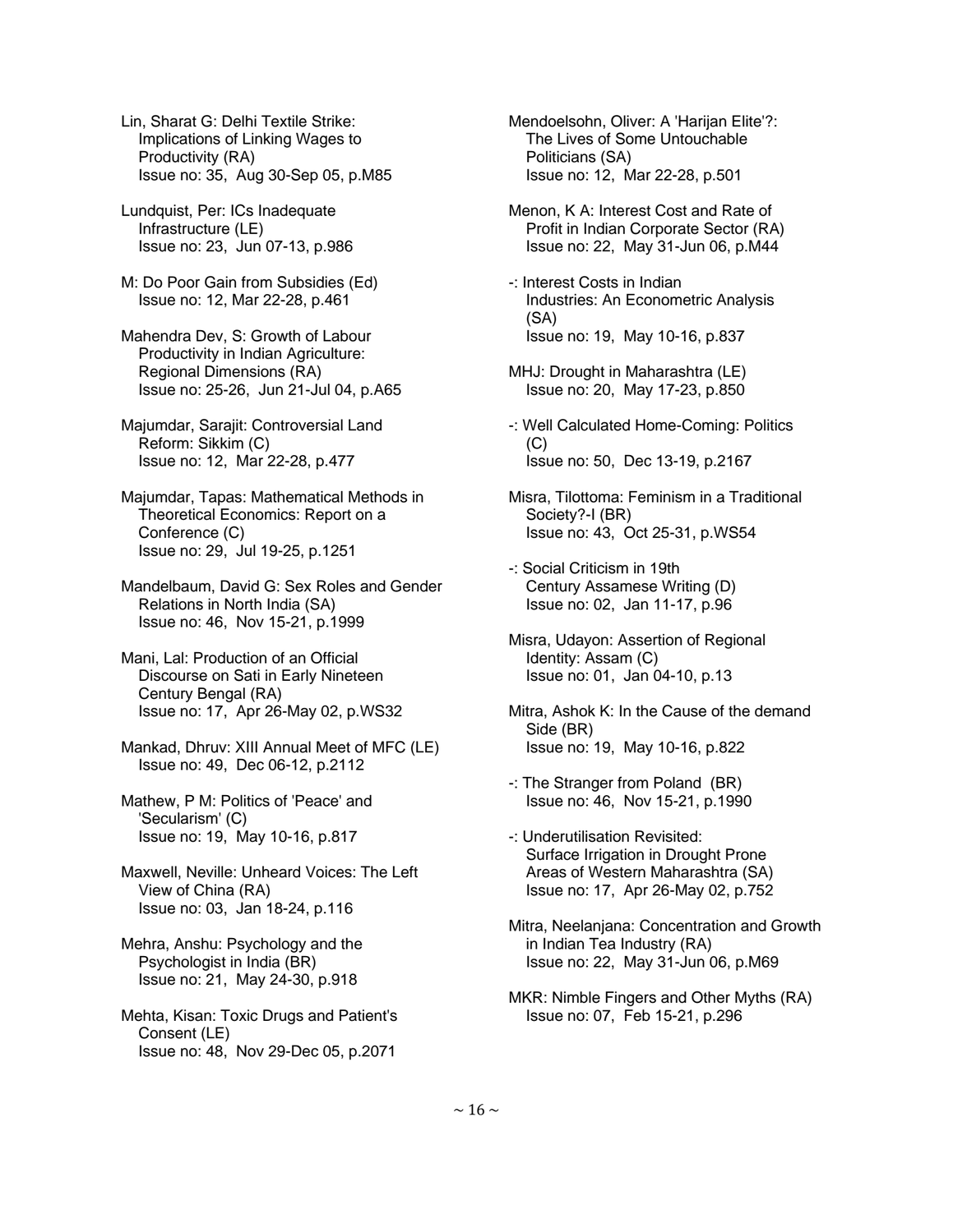MKS: NRI Umbrella: Public Sector (C) Issue no: 23, Jun 07-13, p.999

 -: Pathak Wins First Round: Public Sector (C) Issue no: 36, Sep 06-12, p.1575

 Modak, Shrikant: Groundnut Economy of Gujarat (RA) Issue no: 13, Mar 29-Apr 04, p.A38

 Mody, R J: Enlarging the Scope of Money Markets (P) Issue no: 49, Dec 06-12, p.2128

 -: Government Borrowing and the Monetary System (D) Issue no: 32, Aug 09-15, p.1427

 Mohanty, Manoranjan: Adrift Middle Class: Orissa (C) Issue no: 33, Aug 16-22, p.1445

 Mohd Idris, S M: Breastmilk Substitutes: Unwanted Gifts (LE) Issue no: 23, Jun 07-13, p.986

Moulik, Tushar K: See Chaudhuri, Shekhar

 Mujkerjee, M: Statistical Information on Final Consumption in India and the National Sample Survey (SA) Issue no: 05, Feb 01-07, p.206

 Mukherjee, Neela: India's Trade Balance During the Seventies (D) Issue no: 19, May 10-16, p.843

 Mukherjee, Ramkrishna: I P Desai and Sociology of India (SA) Issue no: 04, Jan 25-31, p.164

 Mukherji, Saugata: Agrarian Class Formation in Modern Bengal 1931-51 (RA) Issue no: 04, Jan 25-31, p.PE11

 Mukund, Kanakalatha: Bank Credit and IRDP: MP Experience (SA) Issue no: 41, Oct 11-17, p.1807

 Munshi, Surendra: Social Character of Education (BR) Issue no: 29, Jul 19-25, p.1259

 Muralidharan, Sukumar: Costs of Expansion: Nuclear Power Issue no: 13, Mar 29-Apr 04, p.527

 -: Retrospect on New Liberalism: Department of Electronics (C) Issue no: 29, Jul 19-25, p.1248

 Mushirul Hasan: Pan-Islamism versus Indian Nationalism?: A Reappraisal (SA) Issue no: 24, Jun 14-24, p.1074

 Nadkarni, M V: 'Backward' Crops in Indian Agriculture: Economy of Coarse Cereals and Pulses (SA) Issue no: 38-39, Sep 20-Oct 03, p.A113

 Nadvi, Khalid: Exploitation and Labour Theory of Value (D) Issue no: 20, May 17-23, p.891

 Nair, Arvind: National Drug Policy (LE) Issue no: 19, May 10-16, p.806

 Nair, Janaki: Fighting for Backwardness: Venkataswamy Commission Report and after: Karnataka (C) Issue no: 42, Oct 18-24, p.1837

- -: Many Faces of Drought: Karnataka (C) Issue no: 18, May 03-09, p.767
- -: Terrorists Act Used against Civil Rights Activist: Karnataka (C) Issue no: 23, Jun 07-13, p.1000
- Nair, K Narayanan: Appraising Operation Flood (BR) Issue no: 52, Dec 27-Jan 02, p.2265

Nair, K Narayanan: See Sivanandan, P

 Nair, M K Sukumaran: Constrains on the Development of a Land Market in Meghalaya (RA) Issue no: 30, Jul 26-Aug 01, p.PE60

 Nair, Sumanthi: ICs: Campaign of Disinformation (BR) Issue no: 30, Jul 26-Aug 01, p.1315

Nalini: See Prabeen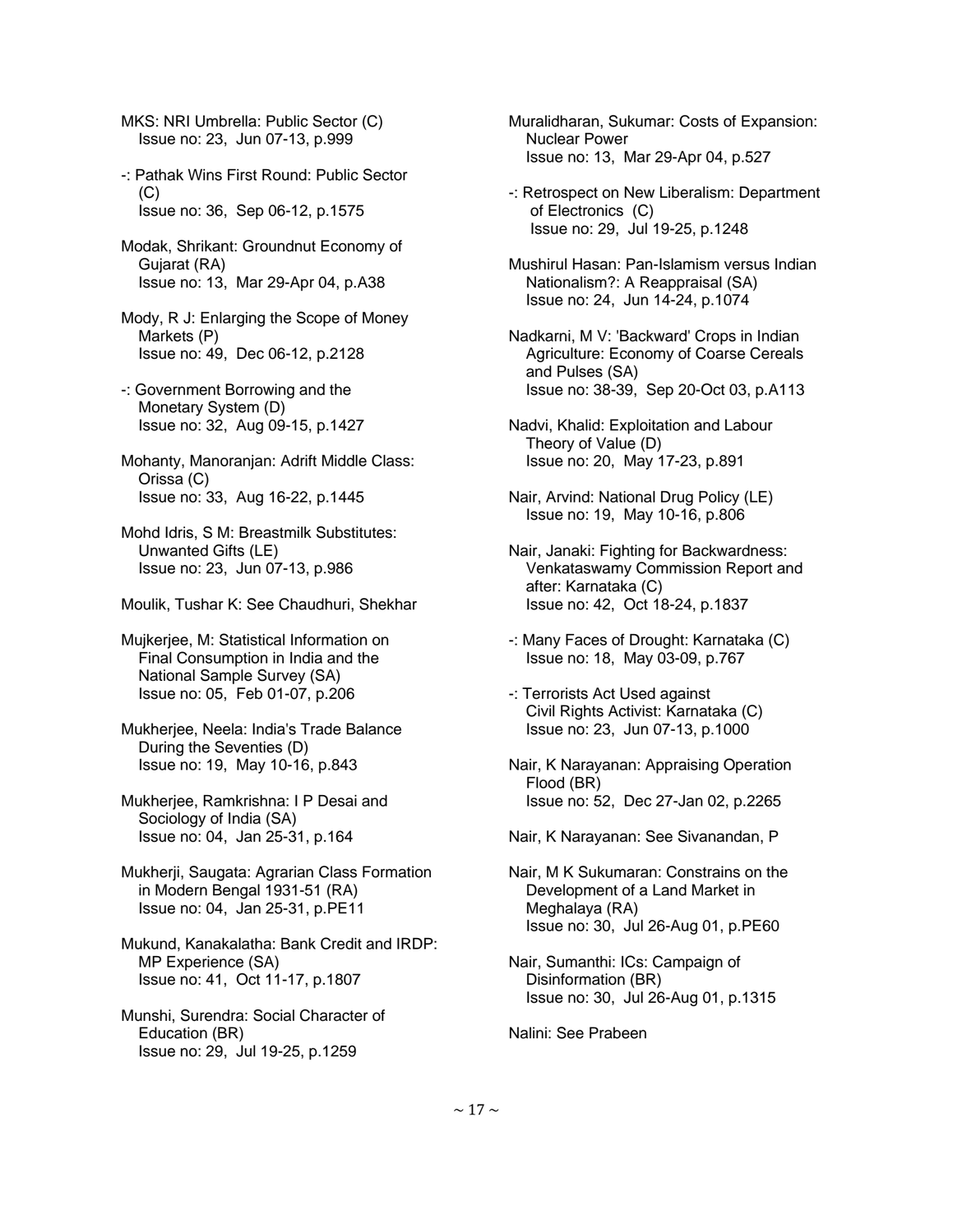Nalini: See Sathyamala, C

- Nanjundan, S: From North-South to South-South (BR) Issue no: 38-39, Sep 20-Oct 03, p.1695
- -: Industrialisation via South-South Trade (RA) Issue no: 05, Feb 01-07, p.201
- -: Interdependency for Rich: Dependency for Poor? (OP) Issue no: 29, Jul 19-25, p.1261
- Narayana, D: See Sivanandan, P
- Narayanswamy, Ramnath: Restructuring Centralised Authority: Albania (C) Issue no: 27, Jul 05-11, p.1150
- -: Socialism and the Market (D) Issue no: 40, Oct 04-10, p.1764
- Narindar Singh: Hawking the Unhawkable (RA) Issue no: 20, May 17-23, p.867
- Nath, L M: See Pandav, C S
- Nath, V: Urbanisation in India: Review and Prospects (SA) Issue no: 08, Feb 22-28, p.339
- Natrajan, Lalitha: Non-Brahmin Movements in Princely Mysore (BR) Issue no: 01, Jan 04-10 , p.25
- Nauriya, Anil: Protecting the Cat from the Mouse: The Lokpal Bill, 1985 (C) Issue no: 46, Nov 15-21, p.1981
- Navlakha, Gautam: Muslim Maintenance Bill: A Postscript (P) Issue no: 38-39, Sep 20-Oct 03, p.1691
- Nicodemus, Everlyn: Who Owns Third World, Women's Knowledge?: An Experience (C) Issue no: 28, Jul 12-18, p.1197
- Noorani, A G: Above the Law (CL) Issue no: 41, Oct 11-17, p.1776
- -: Amnesty's Annual Report (CL) Issue no: 46, Nov 15-21, p.1976
- Noorani, A G: Aspects of the Right to Life (CL) Issue no: 24, Jun 14-24, p.1041
- -: Assaults on Journalists and Powers of Magistrates (CL) Issue no: 06, Feb 08-14, p.232
- -: Computers and Human Rights (CL) Issue no: 52, Dec 27-Jan 02, p.2252
- -: Human Rights in India, as Others See It (CL) Issue no: 37, Sep 13-19, p.1622
- -: India, Torture and UN (CL) Issue no: 23, Jun 07-13, p.989
- -: Inquiries into Police Firings  $(CL)$ Issue no: 29, Jul 19-25, p.1244
- -: Lessons from German Administrative Law (CL) Issue no: 38-39, Sep 20-Oct 03, p.1672
- -: Limits of Habeas Corpus (CL) Issue no: 02, Jan 11-17, p.58
- -: Muslims and Civil Liberties (CL) Issue no: 16, Apr 19-25, p.680
- -: Paying for Legislative Misconduct (CL) Issue no: 13, Mar 29-Apr 04, p.521
- -: Right to Know or Freedom of Information (CL) Issue no: 31, Aug 02-08, p.1337
- -: The Right to Reputation (CL) Issue no: 04, Jan 25-31, p.149
- : The Right to Reputation (CL) Issue no: 04, Jan 25-31, p.149
- -: Rights of Foreigners (CL) Issue no: 33, Aug 16-22, p.1439
- -: State Control on Public Mind  $(CL)$ Issue no: 51, Dec 20-26, p.2208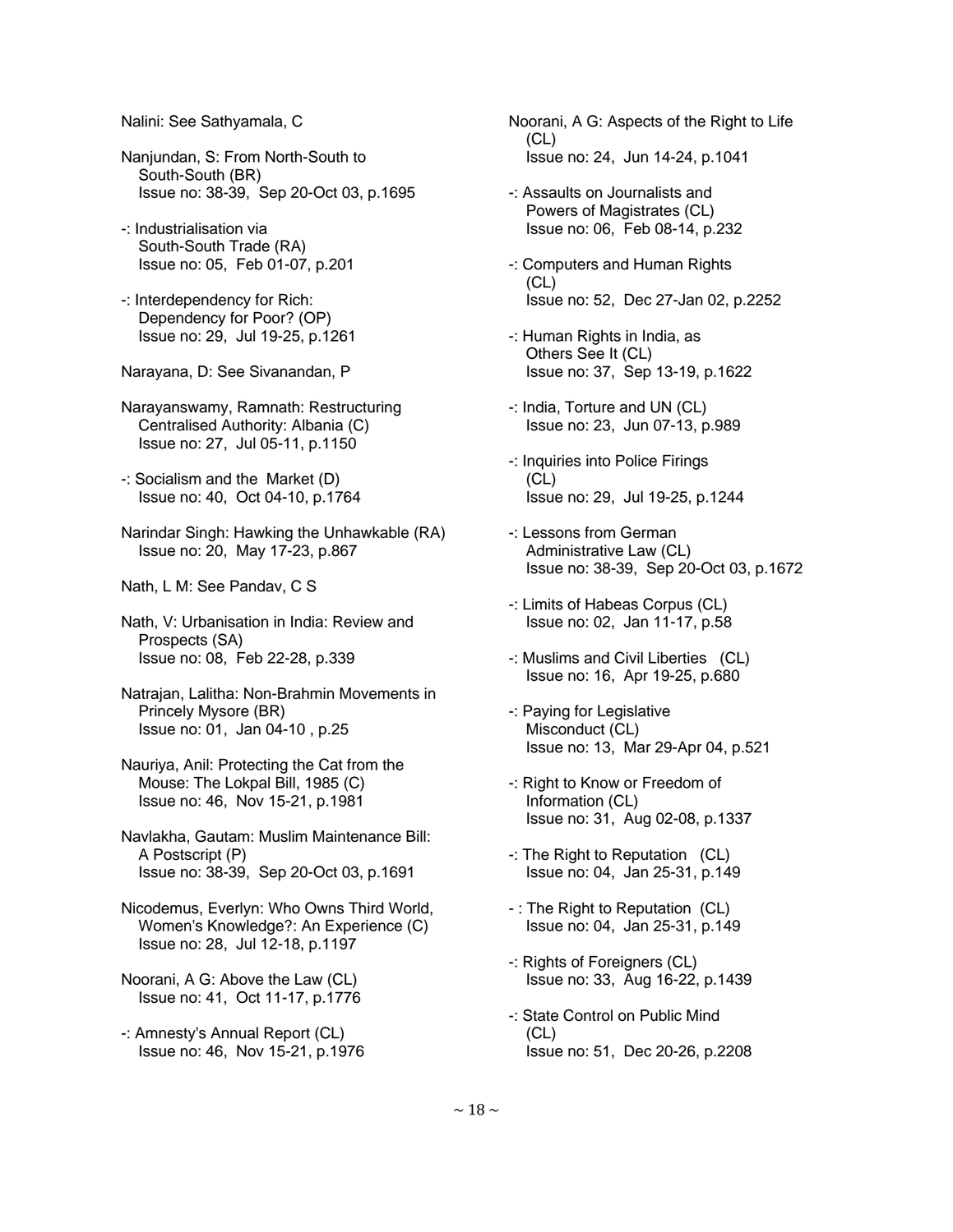Noorani, A G: Two Reports on India (CL) Issue no: 10-11, Mar 08-21, p.416

 Omvedt, Gail: Ecopolitics, Left and Centre (RA) Issue no: 07, Feb 15-21, p.295

- -: Peasants and Women: Challenge of Chandwad (C) Issue no: 48, Nov 29-Dec 05, p.2085
- -: Thanjavur Studies (BR) Issue no: 50, Dec 13-19, p.2173
- -: Thanjavur Studies (BR) Issue no: 50, Dec 13-19, p.2173
- -: The Untouchable Apart? (BR) Issue no: 23, Jun 07-13, p.1011
- Padhi, Sakti: An Approach to the Study of Many Histories, Historical Transitions of Agrarian Societies (BR) Issue no: 47, Nov 22-28, p.2042
- Padmanabhan, V T: Health Hazards at IRE Plant (D) Issue no: 50, Dec 13-19, p.2197
- -: The Number Game: Occupational Health Hazards at Indian Rare Earths Plant (SA) Issue no: 10-11, Mar 08-21, p.443
- Pandav, C S; N Kochupilli; M G Karmakar and L M Nath: Endemic Goitre: Why the Apathy?: Review of National Goitre Control Programme (SA) Issue no: 25-26, Jun 21-Jul 04, p.1121
- Pandey, Geetanjali: How Equal? Women in Premchand's Writings (SA) Issue no: 50, Dec 13-19, p.2183
- Pandian, M S S: Bad Capitalists, Good Private Sector: Politics of Tax Raids (P) Issue no: 14, Apr 05-11, p.563
- -: CPI(M): Peddling Myths: Civil Liberties (C) Issue no: 02, Jan 11-17, p.62

 Pandian, M S S: The MGR Phenomenon: Tamil Nadu (C) Issue no: 34, Aug 23-29, p.1488

- Panikar, P G K: Financing Health Care in China: Implications of Some Recent Developments (SA) Issue no: 16, Apr 19-25, p.706
- Pant, Niranjan: Farmers' Organisation in Large Irrigation Projects (RA) Issue no: 52, Dec 27-Jan 02, p.A171
- Paranjpe, H K: Tariff-Making on the Indian Railways: A Case Study (SA) Issue no: 09, Mar 01-07, p.389
- Parekh, H T: On a Wide Canvas (BR) Issue no: 34, Aug 23-29, p.1500
- -: S Kumarasundaram (O) Issue no: 21, May 24-30, p.912
- Patel, Sujata: Contract Labour in Ahmedabad Textile Industry (SA) Issue no: 41, Oct 11-17, p.1813

Patel, Sujata: See Iyengar, Sudarshan

- Patel, Surendra J: Economic Crises and the Transition from Capitalism (SA) Issue no: 13, Mar 29-Apr 04, p.536
- -: Technological Transformation of the North Lessons for the South (SA) Issue no: 51, Dec 20-26, p.2222

Pathak, R P: See Rao, Subba K G K

- Patil, R H and Ranjana Pendharkar: Corporate Investment in 1986: A Forecast (RA) Issue no: 22, May 31-Jun 06, p.M66
- Patil, R H: Monetary Reform: Some Unsolved Issues (SA) Issue no: 04, Jan 25-31, p.174
- Patnaik, Prabhat: New Turn in Economic Policy: Context and Prospects (SA) Issue no: 23, Jun 07-13, p.1014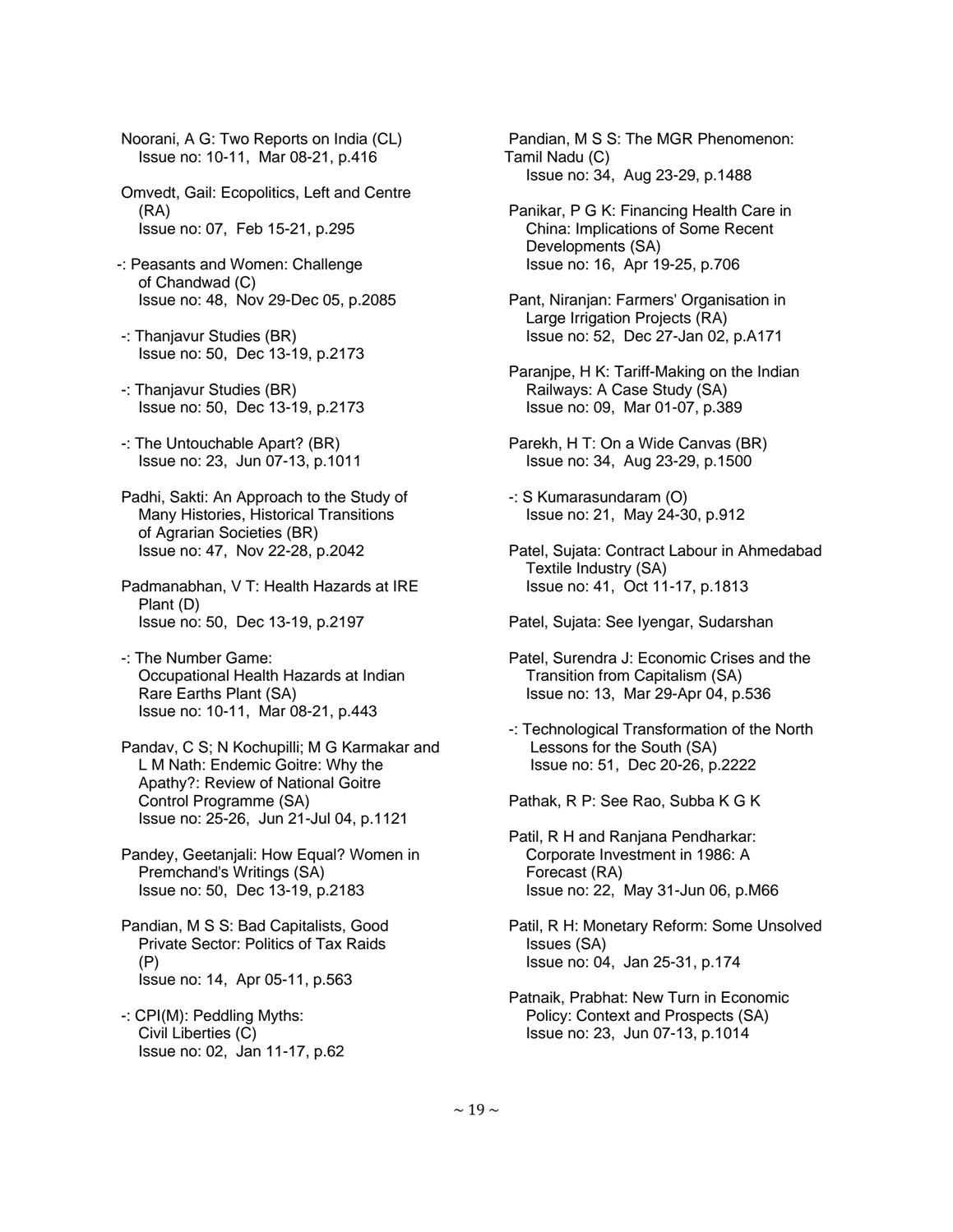Patnaik, Prabhat: Public Debt as a Mode of Financing Public Expenditure: Some Comments (SA) Issue no: 35, Aug 30-Sep 05, p.1545

- Patnaik, Utsa: The Agrarian Question and Development of Capitalism in India (SA) Issue no: 18, May 03-09, p.781
- Pendharkar, Ranjana: See Patil, R H

 Petras, James: Dialectics of Growth and Regression: Latin America (C) Issue no: 41, Oct 11-17, p.1783

- -: Nuclear War and the Third World (P) Issue no: 12, Mar 22-28, p.483
- -: Talking Peace, Preparing War: Geneva Summit (C) Issue no: 04, Jan 25-31, p.155
- -: Talking Peace, Preparing War: Geneva Summit (C) Issue no: 04, Jan 25-31, p.154
- -: Why Latin America cannot Support Further Austerity (P) Issue no: 01, Jan 04-10, p.20
- Pettigrew, Joyce: Unity of Punjabi Culture (LE) Issue no: 18, May 03-09, p.761
- Phadke, Anant: Drug Policy: Industry's Misleading Arguments (D) Issue no: 19, May 10-16, p.842
- -: Drug Policy: Side-Tracking Real Issues (D) Issue no: 30, Jul 26-Aug 01, p.1329
- Pillai, P Mohanan: See Subrahmanian, K K
- Prabeen; Kalpana; Savita; Nalini and C Sathyamala: ICs: Confounding with Generalisations (D) Issue no: 33, Aug 16-22, p.1473
- Prabhu, K Seeta and Saroja Ramachaandran: Crop-Credit Insurance: Some Disturbing Features (SA) Issue no: 42, Oct 18-24, p.1866
- Prakash, Padma: Hormonal Methods of Contraception: Government Indifferent to Dangers: Family Planning (C) Issue no: 17, Apr 26-May 02, p.733
- Punit A E and U A Attar: Farmers' Agitation: Opposing Loan Recovery: Karnataka (CL) Issue no: 02, Jan 11-17, p.63
- Puri, Balraj: A Policy For Kashmir (P) Issue no: 06, Feb 08-14, p.245
- Puri, Harish K: Punjab and the Developing Political Crisis (BR) Issue no: 24, Jun 14-24, p.1056
- -: Punjab and the Developing Political Crisis (BR) Issue no: 24, Jun 14-20, p.1056
- Purkayastha, Dipankar and Alka Subramanian: Price and Income Stabilisation Issues in the Indian Groundnut Market (SA) Issue no: 08, Feb 22-28, p.353
- Purohit, Mahesh C: Estimating Cumulative Rates of Excise and Sales Taxes in India (SA) Issue no: 40, Oct 04-10, p.1760
- -: National Issues in States' Sales Tax Structure in India (SA) Issue no: 07, Feb 15-21, p.299
- Qadeer,Imrana: Playing Footsie: Industrial Safety (Ed) Issue no: 01, Jan 04-10, p.3
- -: Playing Footsie: Industrial Safety (Ed) Issue no: 01, Jan 04-10, p.3
- Rabbi: Fertiliser Subsidy in India (P) Issue no: 41, Oct 11-17, p.1786
- Raghunandan, D: Data-Base on Science and Technology Communication (LE) Issue no: 43, Oct 25-31, p.1876
- -: III-Effects Persist: Report of a Survey (C) Issue no: 08, Feb 22-28, p.332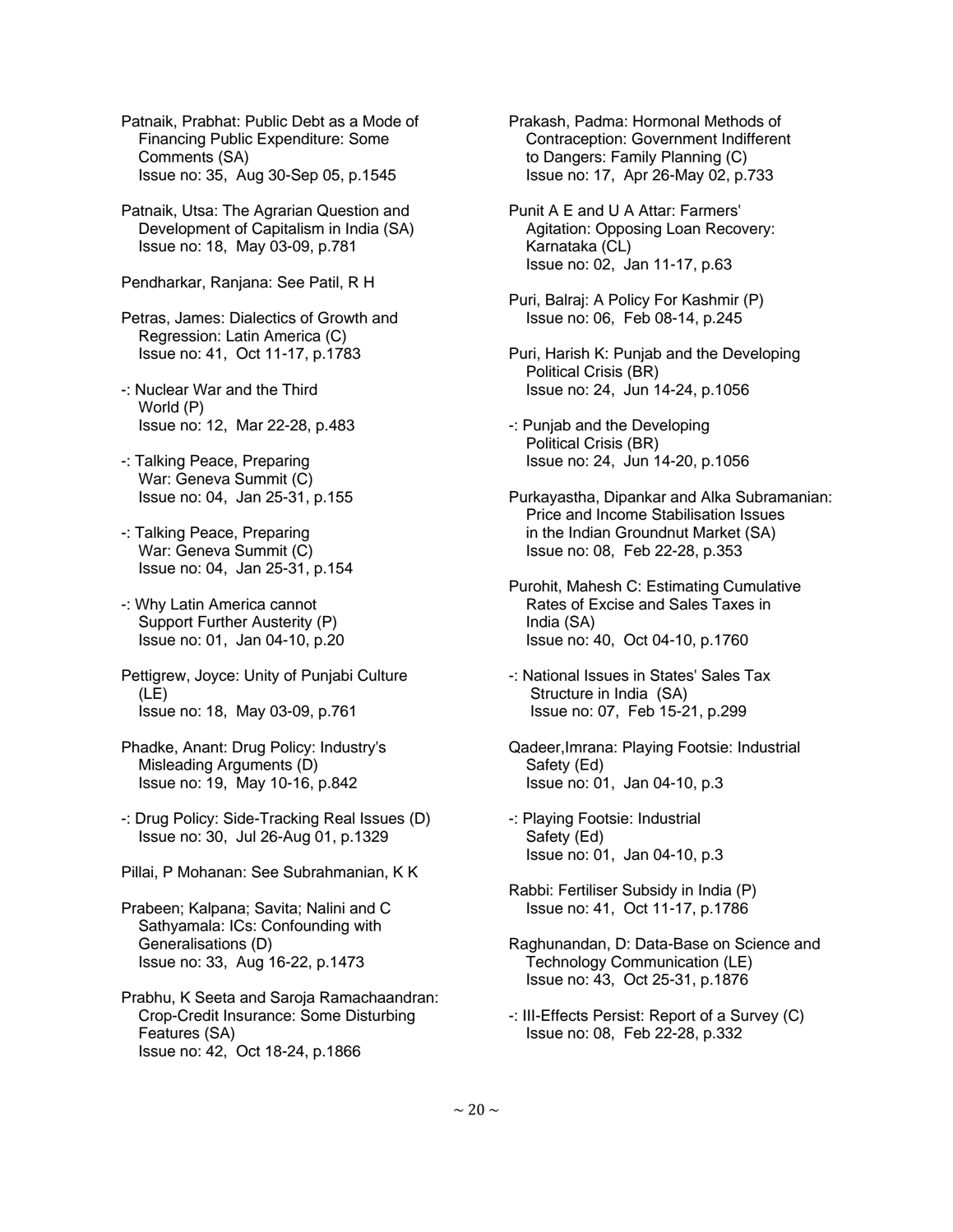Raja Mohan, C: India and the Asian Security Concept (C) Issue no: 47, Nov 22-28, p.2037

 Rajaraman, Indira: The Urban Labour Market (BR) Issue no: 40, Oct 04-10, p.1742

 Rakshit, Mihir: A Primer on Budgetary Policy or, How to Get Rid of Money Illusion (SA) Issue no: 15, Apr 12-18, p.645

Ramachaandran, Saroja: See Prabhu, K Seeta

 Ramachandran, Vimala: Women and Media: WhyOnly Alternatives?: Chandigarh Women's Studies Conference (C) Issue no: 52, Dec 27-Jan 02, p.2260

 Raman, K Ravi: Planter at Large, Labour at Crossroads: Kerala (C) Issue no: 51, Dec 20-26, p.2214

 Ramaswamy, Uma: Protection and Inequality among Backward Groups (SA) Issue no: 09, Mar 01-07, p.399

 Ramaswamy, V: 'Public' Afforestation for Private Profit (LE) Issue no: 13, Mar 29-Apr 04, p.518

 -: Blanket Amnesty? (LE) Issue no: 49, Dec 06-12, p.2112

- -: Metro Project: Violating Labour Laws: Calcutta (C) Issue no: 06, Feb 08-14, p.237
- -: Metro Project: Violating Labour Laws: Calcutta (C) Issue no: 06, Feb 08-14, p.237

 -: Second Phase of Green Revolution (LE) Issue no: 43, Oct 25-31, p.1877

 Ranade, C G: Growth of Productivity in Indian Agriculture: Some Unfinished Components of Dharm Narain's Work (RA) Issue no: 25-26, Jun 21-Jul 04, p.A75

Rangasami, Amrita: Famine: The Anthropological Account: An Evaluation of the Work of Raymond Firth (SA) Issue no: 36, Sep 06-12, p.1591

 Rao, Amiya: Cost of Development Projects: Women among the 'Willing Evacuees' (C) Issue no: 12, Mar 22-28, p.474

 Rao, C V Subba: Story of a Judicial Enquiry: Communal Riots (C) Issue no: 07, Feb 15-21, p.284

 -: Story of a Judicial Enquiry: Communal Riots (C) Issue no: 07, Feb 15-21, p.284

Rao, M Govinda: See Tulasidhar, V B

 Rao, Subba K G K and R P Pathak: RBI Survey of Small Industrial Units (D) Issue no: 08, Feb 22-28, p.360

 Rao, V M and R S Deshpande: Agricultural Growth in India: A Review of Experiences and Prospects (RA) Issue no: 38-39, Sep 20-Oct 03, p.A101

 Rao, V M: Pilots Who Do Not Take Off (BR) Issue no: 29, Jul 19-25, p.1260

 Ravi Raman, K: Plantation Labour: Revisit Required (OP) Issue no: 22, May 31-Jun 06, p.960

Ray, Alak: See Gupta, Sanjay

 Ray, Aswini K: Civil Rights Movement and Social Struggle in India (P) Issue no: 28, Jul 12-18, p.1202

 Riajaraman, Indira: Labour Productivity in Indian Agriculture (D) Issue no: 01, Jan 04-10, p.46

 Rodrigues, Mario: Bhiwandi: Will the Peace Hold?: Maharashtra (C) Issue no: 24, Jun 14-24, p.1049

 -: Illegal Termination of Workers: Labour (C) Issue no: 35, Aug 30-Sep 05, p.1536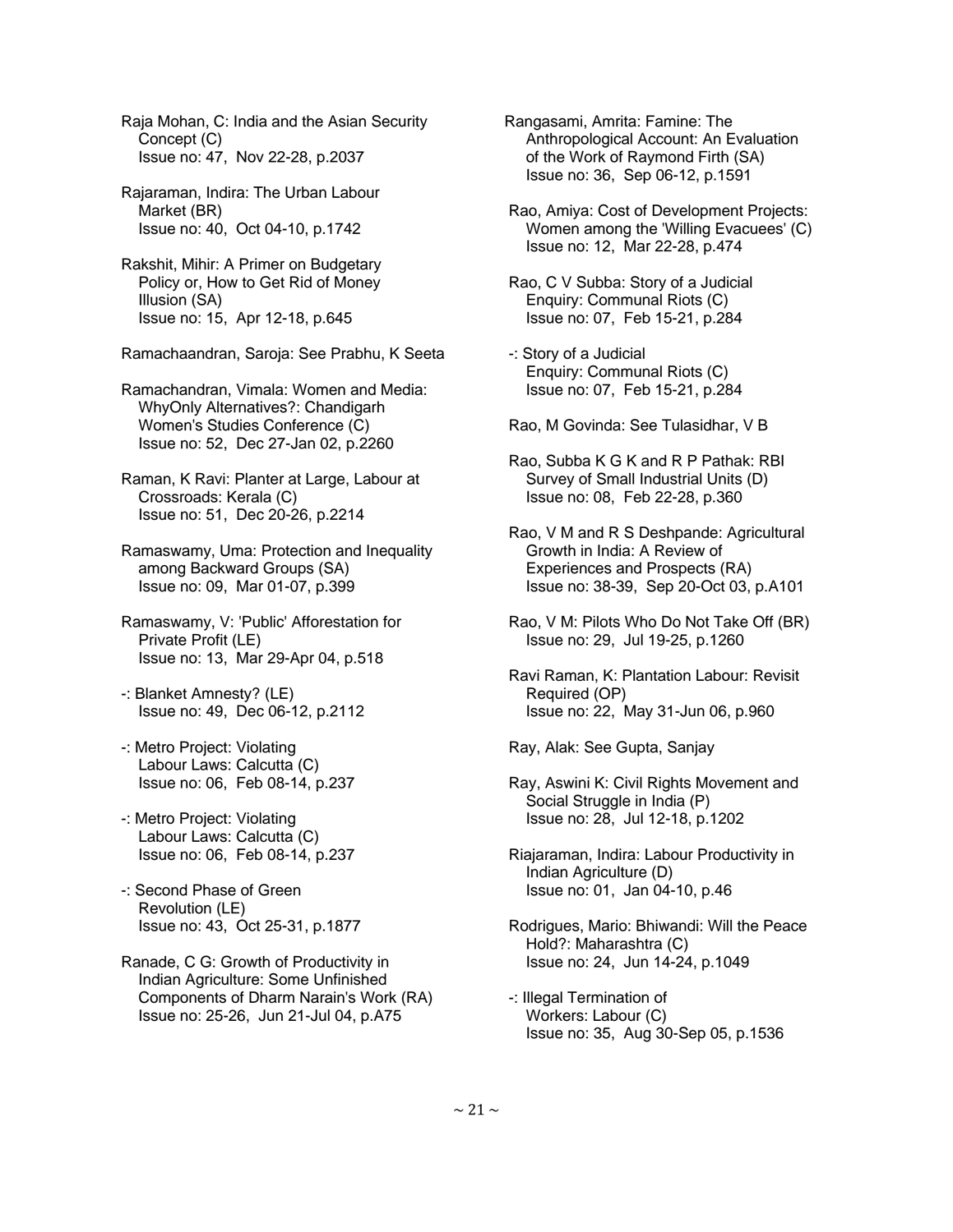- Roemer, John E: Exploitation and labour Theory of Value (D) Issue no: 03, Jan 18-24, p.138
- -: Rational Choice Marxism (LE) Issue no: 29, Jul 19-25, p.1239
- Roy, Ajit: End of an Affair?: The CPI (C) Issue no: 16, Apr 19-25, p.687
- -: Helpless Bailiff of a Decadent Lord: West Bengal (C) Issue no: 13, Mar 29-Apr 04, p.530
- Roy, Ashim Kumar: A Just War (BR) Issue no: 51, Dec 20-26, p.2221
- -: Who's Who of Mughal Nobility (BR) Issue no: 04, Jan 25-31, p.163
- Roy, Biren: Civic Services: Elections Bring Little Improvements: Calcutta (C) Issue no: 05, Feb 01-07, p.193
- -: Civic Services: Elections Bring Little Improvements: Calcutta (C) Issue no: 05, Feb 01-07, p.193
- -: Minimum Wages, a Dead Letter: West Bengal (C) Issue no: 28, Jul 12-18, p.1194
- -: Prelude to 1987?: West Bengal (Ed) Issue no: 25-26, Jun 21-Jul 04, p.1086
- Roy, Dunu: Environment and Politics (C) Issue no: 46, Nov 15-21, p.1980
- Roy, Prannoy: See Lahiri, Ashok Kumar
- Rubin, Barnett R: Financing Gross Capital Formation in Indian Public Sector: A Quantitative Model (SA) Issue no: 44-45, Nov 01-14, p.1943
- Rudra, Ashok: Paving the Way for Islamic Criminal Laws (P) Issue no: 19, May 10-16, p.821
- -: Spitting Upwards at the Stars (D) Issue no: 38-39, Sep 20-Oct 03, p.1718

 Rudra, Ashok: Tractors in Indian Agriculture (BR) Issue no: 12, Mar 22-28, p.489

- Ruth, Vanita: Simone de Beauvoir (LE) Issue no: 21, May 24-30, p.898
- Rutten, Mario: Agricultural Modernisation, Poverty and Differences in Agrarian Structure (BR) Issue no: 35, Aug 30-Sep 05, p.1541
- -: Social Profile of Agricultural Entrepreneurs: Economic Behaviour and Life-Style of Middle-Large Farmers in Central Gujarat (RA) Issue no: 13, Mar 29-Apr 04, p.A15
- Sadasivam, Bharati: Injectable Contraceptives in Mass Programme: Alarming Scope for Misuse (C) Issue no: 43, Oct 25-31, p.1886
- Sadgopalan, Anil: Victims Kept in Dark: Bhopal Court Case (C) Issue no: 06, Feb 08-14, p.243
- -: Victims Kept in Dark: Bhopal Court Case (C) Issue no: 06, Feb 08-14, p.243
- Saheli: Hazardous Contraceptive (LE) Issue no: 22, May 31-Jun 06, p.941
- Saigal, Jagdish C: Why Fear Free Trade (D) Issue no: 13, Mar 29-Apr 04, p.551
- Saint, Kishore: Wasteland Restoration, Last Hope of the Poor (LE) Issue no: 46, Nov 15-21, p.1968
- Saksena, Jyotsna: Cat and Mouse Games: France (C) Issue no: 15, Apr 12-18, p.621
- -: Mitterand's New Strategy: France (F) Issue no: 09, Mar 01-07, p.383
- Saldanha, Indra Munshi: Tribal Women in the Warli Revolt: 1945-47 'Class' and 'Gender' in the Left Perspective (RA) Issue no: 17, Apr 26-May 02, p.WS41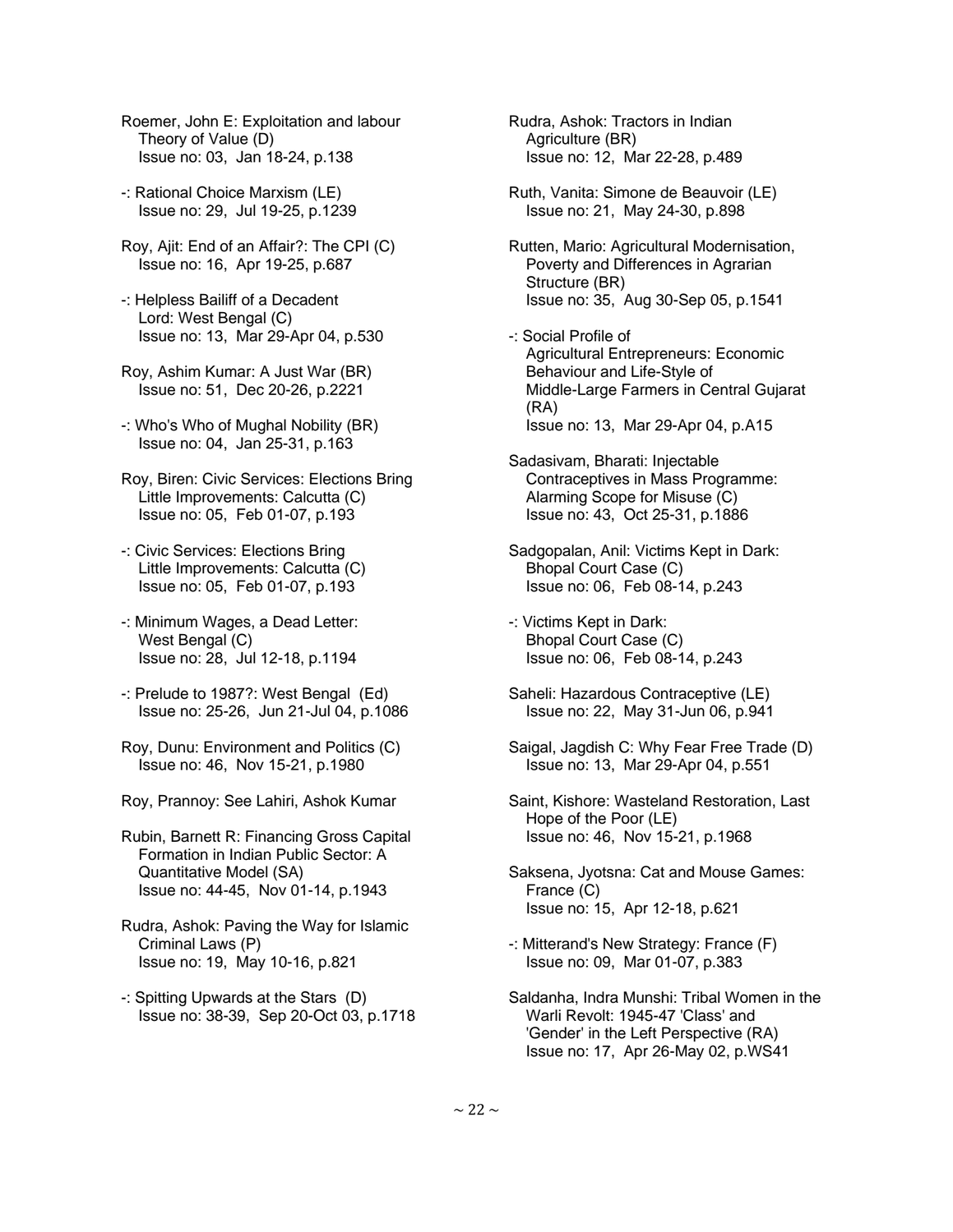Samy, N Ranganatha: Monopolies Commission and Misleading Advertisements (LE) Issue no: 41, Oct 11-17, p.1772

 Sandesara, J C: Employment Growth in Seventh Plan: Small Industry (C) Issue no: 05, Feb 01-07, p.191

 -: Employment Growth in Seventh Plan: Small Industry (C) Issue no: 05, Feb 01-07, p.191

 Sandesara, J C and T R Bishnoi: Factor Income Shares by Sectors in Indian Economy, 1960-61-1981-82: A Statistical Analysis (SA) Issue no: 32, Aug 09-15, p.1406

- Sanghvi, Nita: Food Dependence (BR) Issue no: 25-26, Jun 21-Jul 04, p.1107
- -: Simone de Beauvoir (P) Issue no: 21, May 24-30, p.913
- -: University Publishing (BR) Issue no: 18, May 03-09, p.780
- Sanwal, Mukul: Consolidation vs Change (BR) Issue no: 28, Jul 12-18, p.1210
- Sanyal, Amal: Borrowing from the Rich (P) Issue no: 29, Jul 19-25, p.1256
- -: Stock Market and Financial Institutions (P) Issue no: 46, Nov 15-21, p.1987
- Sanyal, S K: Health Information Systems in India (RA) Issue no: 35, Aug 30-Sep 05, p.M97
- Sarin, Madhu: Improved Chulha Programme: Boon or Disaster? (SA) Issue no: 38-39, Sep 20-Oct 03, p.1709
- Sarkar, Gautam K: The Fading Fabric-I: Raw Jute Scenario (SA) Issue no: 49, Dec 06-12, p.2140
- -: The Fading Fabric-II: Jute Manufacturing Sector (SA) Issue no: 50, Dec 13-19, p.2188

 Sarkar, Goutam K: The Fading Fabric-III: Prospects and Policy Options (SA) Issue no: 51, Dec 20-26, p.2231

- -: Jute Economics: An Exercise in Futility (BR) Issue no: 41, Oct 11-17, p.1790
- Sarkar, Pijus K: Disseminating Misinformation (LE) Issue no: 49, Dec 06-12, p.2112
- Sarkar, Pijus Kanti: See Das, Sujit K
- Sarkar, Suman: India's Agricultural Development: An Alternative Path (SA) Issue no: 19, May 10-16, p.825
- Sathe, M D: Social Basis of Sharing Irrigation Water: Central Issue in Well-being of Poor: Maharashtra (C) Issue no: 17, Apr 26-May 02, p.737
- Sathe, S P: Elusive Pursuit of Equality (RA) Issue no: 33, Aug 16-22, p.1451
- Sathyamala, C and Nalini: Injectable Contraceptives: How Safe is Safe? (D) Issue no: 24, Jun 14-24, p.1079
- Sathyamala, C: See Prabeen
- Satya Deva: Bureaucracy and Development (RA) Issue no: 48, Nov 29-Dec 05, p.M149
- Sau, Ranjit: Economic Consequences of a Dominant Coalition (SA) Issue no: 24, Jun 14-24, p.1068
- -: Planning Rural Full Employment: A Case for Working Capital Subsidy (P) Issue no: 09, Mar 01-07, p.385

Savita: See Prabeen

- Saxena, A P: Administrative Style and Government Purpose (RA) Issue no: 35, Aug 30-Sep 05, p.M93
- -: Development of Senior Administrators (RA) Issue no: 08, Feb 22-28, p.M33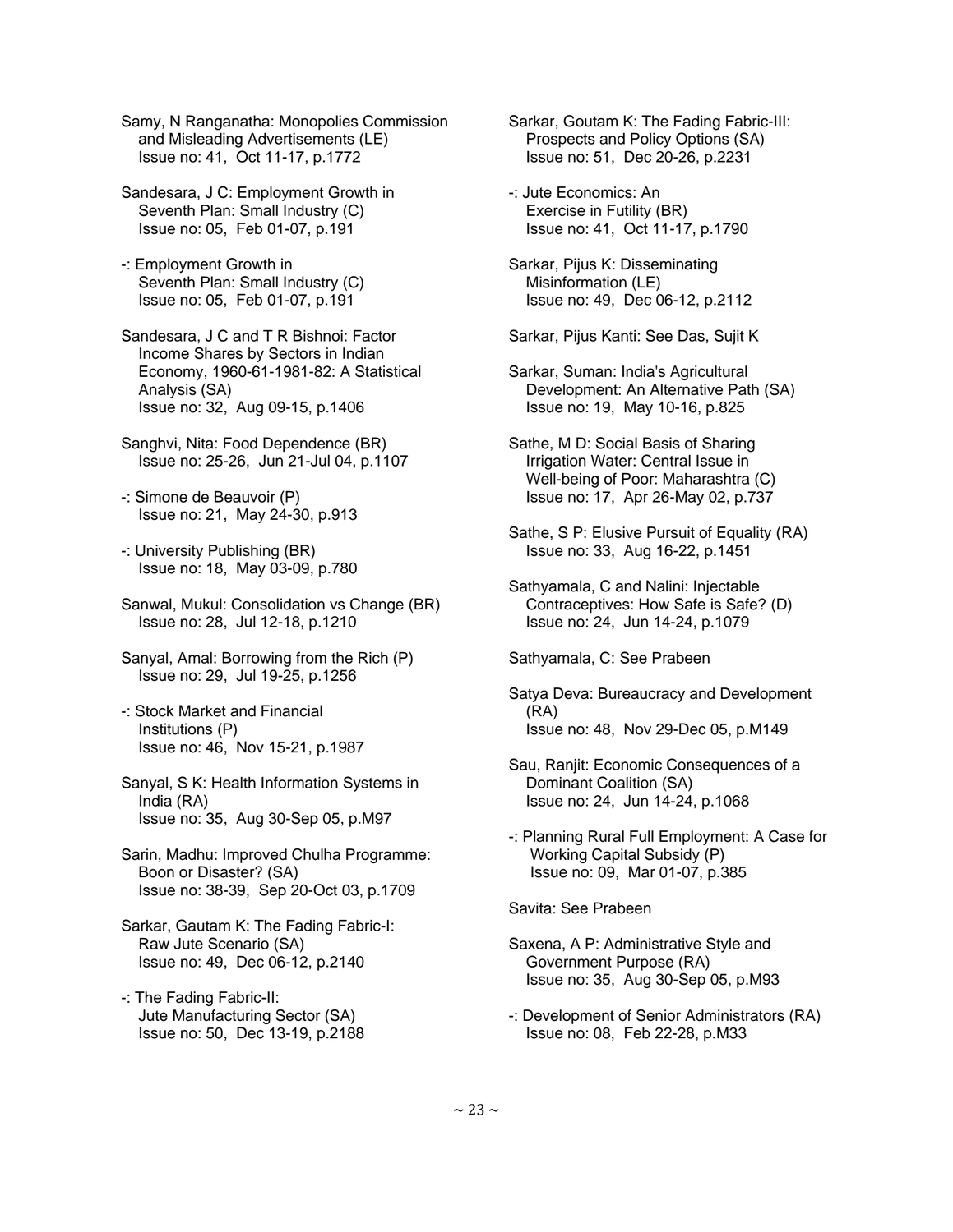Saxena, R C: Cultural Contradictions (LE) Issue no: 48, Nov 29-Dec 05, p.2072

 SB: New Sugar Policy: Better Late than Never (C) Issue no: 52, Dec 27-Jan 02, p.2255

 Schendel, Willem Van: Subculture and Superstructure: Interpretations of Rural Bangladesh (RA) Issue no: 13, Mar 29-Apr 04, p.533

 Seabright, Paul: Effects of Conflict on Economy in Northern Sri Lanka (SA) Issue no: 02, Jan 11-17, p.78

 Seabrook, Jermy: Young Indians in the City: United Kingdom (C) Issue no: 16, Apr 19-25, p.692

 Sechadri, R K: Treasury Bills in India (BR) Issue no: 16, Apr 19-25, p.696

 Sen, Binayak: Contract Workers' Struggle: Bhilai Steel Plant (C) Issue no: 09, Mar 01-07, p.380

 -: Contract Workers' Struggle: Bhilai Steel Plant (C) Issue no: 09, Mar 01-07, p.380

 Sen, Ilina: Geography of Secular Change in Sex Ratio in 1981: How Much Room for Optimism? (SA) Issue no: 12, Mar 22-28, p.497

 Sen, Pronab: The 1966 Devaluation in India: A Reappraisal (SA) Issue no: 30, Jul 26-Aug 01, p.1322

 Sen, Ratna: Experiment in Workers' Management: Sonali Tea Garden, 1973-1981 (RA) Issue no: 35, Aug 30-Sep 05, p.M74

 Sen, Subrata: What Happened in Philippines (LE) Issue no: 15, Apr 12-18, p.605

 Sen, Sudhir: Death of Monetarism: United States (C) Issue no: 35, Aug 30-Sep 05, p.1538

 Sen, Sudhir: Downing the Dollar: United States (C) Issue no: 05, Feb 01-07, p.196

 -: Tokyo Economic Summit in Retrospect (C) Issue no: 25-26, Jun 21-Jul 04, p.1103

 Sen, Sukla: Forever Semi-Feudal? (LE) Issue no: 40, Oct 04-10, p.1724

 Sen, Sunanda: External Economic Constraints and Domestic Economic Policy (SA) Issue no: 02, Jan 11-17, p.91

 Sengupta, Nirmal: Tribal India: History, Politics, Polemics (BR) Issue no: 04, Jan 25-31, p.161

 Seshadri, R K: Treasury Bills in India (D) Issue no: 29, Jul 19-25, p.1285

 Shah, Kamal K: Learning Pharmacology (LE) Issue no: 31, Aug 02-08, p.1336

 Shanti George: Faulty Lactometers-I: Village Level Evaluations of Operation Flood (SA) Issue no: 22, May 31-Jun 06, p.963

 -: Faulty Lactometers-II: World Food Programme, World Bank and Jha Committee Evaluations of Operation Flood (SA) Issue no: 23, Jun 07-13, p.1020

 Sharma, R S et al: Cancellation of E P Thompson's Visit to India (LE) Issue no: 51, Dec 20-26, p.2204

 Shastri, C N S: Insurance, Crop and Health (LE) Issue no: 34, Aug 23-29, p.1480

 Shatrugna, M: Charity Begins in the House: Andhra Pradesh (C) Issue no: 17, Apr 26-May 02, p.738

 Shergill, H S: Land Sales and Land Prices in Punjab: 1952-53 to 1978-79 (RA) Issue no: 38-39, Sep 20-Oct 03, p.A125

 Shiva, Mira: National Drug Policy (LE) Issue no: 15, Apr 12-18, p.605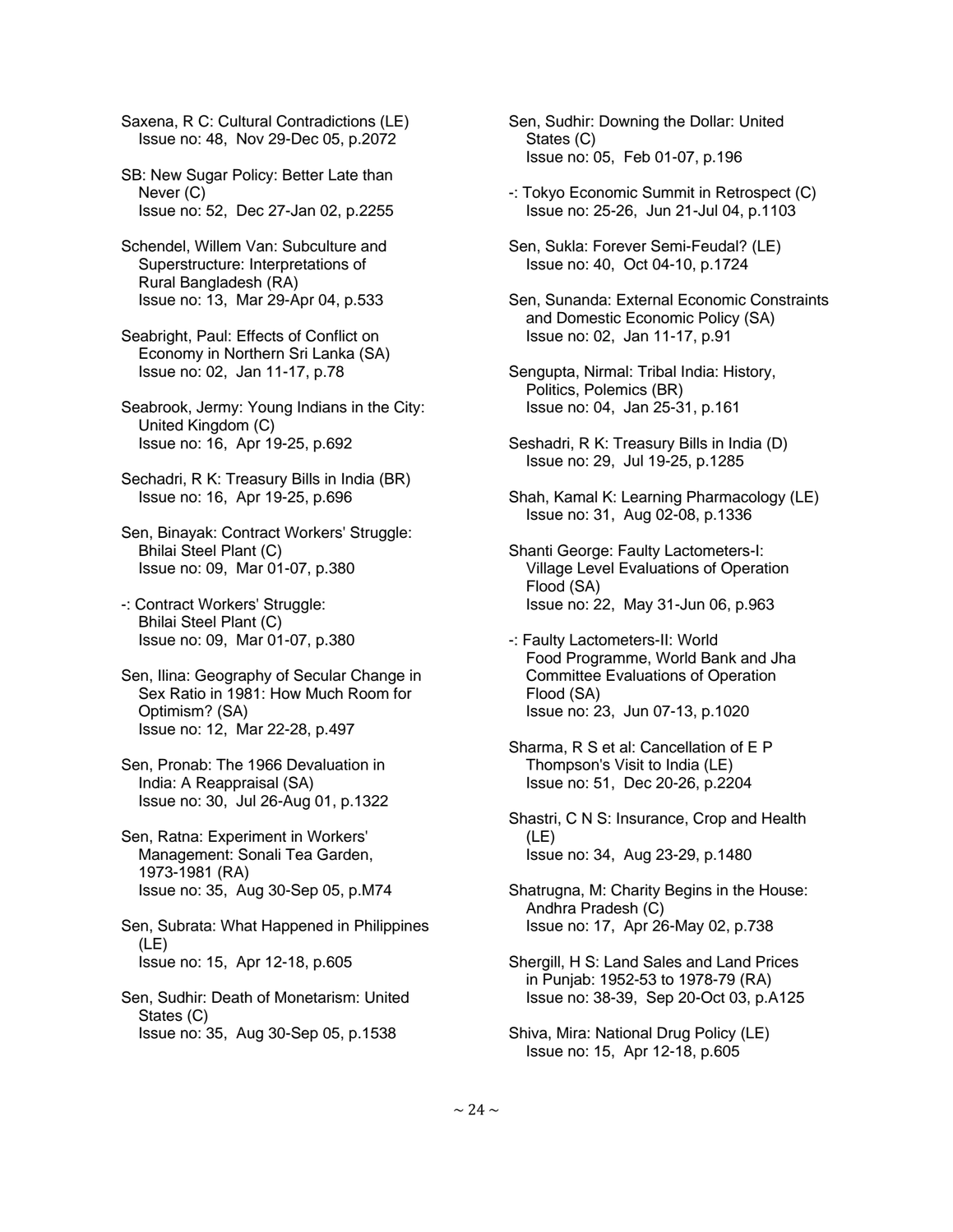Shiva, Vandana: Coming Tragedy of the Commons (P) Issue no: 15, Apr 12-18, p.613

- Shiva, Vandana and J Bandhopadhyay: Environmental Conflicts and Public Interest Science (SA) Issue no: 02, Jan 11-17, p.84
- Shiva, Vandana: See Bandhopadhyay, J
- Shukla, P R: New Filipino Government and NPA Prisoners (LE) Issue no: 09, Mar 01-07, p.366
- Shukla, Sureshchandra: Education Policy: What Next? (C) Issue no: 41, Oct 11-17, p.1777
- -: Policy Game in Perspective: Education-II (C) Issue no: 14, Apr 05-11, p.567
- Singh, Baldev: Reviewing the CSIR (SA) Issue no: 34, Aug 23-29, p.1511
- Singh, Gurbir: Bombay Slums Face Operation Demolition (C) Issue no: 16, Apr 19-25, p.684
- -: Reference of Industrial Disputes for Adjudication: Government's Collusion with Employers: Labour (C) Issue no: 37, Sep 13-19, p.1624
- Singh, H K Manmohan: Nassau William Senior (LE) Issue no: 40, Oct 04-10, p.1724
- Singh, R P: See Walker, T S
- Singh, Tejeshwar: Marxian Theory and the Third World (LE) Issue no: 49, Dec 06-12, p.2112
- Sinha, Sanjay: Economics Vs Stigma: Socio-Economic Dynamics of Rural Leatherwork in UP (SA) Issue no: 24, Jun 14-24, p.1061
- -: Poverty Alleviation: Anything Goes (BR) Issue no: 19, May 10-16, p.823
- Sircar, Kalyan K: Labour and Management: First Twenty Years of a Assam Company Limited (1839-59) (RA) Issue no: 22, May 31-Jun 06, p.M38
- -: A Tale of Two Boards: Some Early Management Problems of Assam Company Limited, 1839-1864 (SA) Issue no: 10-11, Mar 08-21, p.453
- Sivanandan, P; D Narayana and K Narayanan Nair: Land Hunger and Deforestation: Case Study of Cardamom Hills in Kerala (SA) Issue no: 13, Mar 29-Apr 04, p.546
- SL and WS: Shiv Sena Enters Rural Politics: Campaign Against Dalits in Marathwada Villages: Maharashtra (C) Issue no: 50, Dec 13-19, p.2166
- Srinivasan, Kannan: Myth of Legal Revolution (BR) Issue no: 18, May 03-09, p.776
- -: Working with the Government: Bhopal (C) Issue no: 36, Sep 06-12, p.1578
- Srinivasan, Kannan: See Fera, Ivan
- Srinivasan, S: The Drugs Charade: Pharmaceuticals (C) Issue no: 03, Jan 18-24, p.107
- -: Requiem for Nuclear Power? (C) Issue no: 41, Oct 11-17, p.1781
- Srinivasan, V K: Oil Market in the Eighties: Capers or Calculations? (C) Issue no: 16, Apr 19-25, p.690
- -: Stability Still a Long Way: Oil Prices (C) Issue no: 20, May 17-23, p.860
- Stewart, Frances and Ejaz Ghani: Trade Strategies for Development (SA) Issue no: 34, Aug 23-29, p.1501
- Subrahmanian, K K and P Mohanan Pillai: Kerala's Industrial Backwardness: Exploration of Alternative Hypothesis (SA) Issue no: 14, Apr 05-11, p.577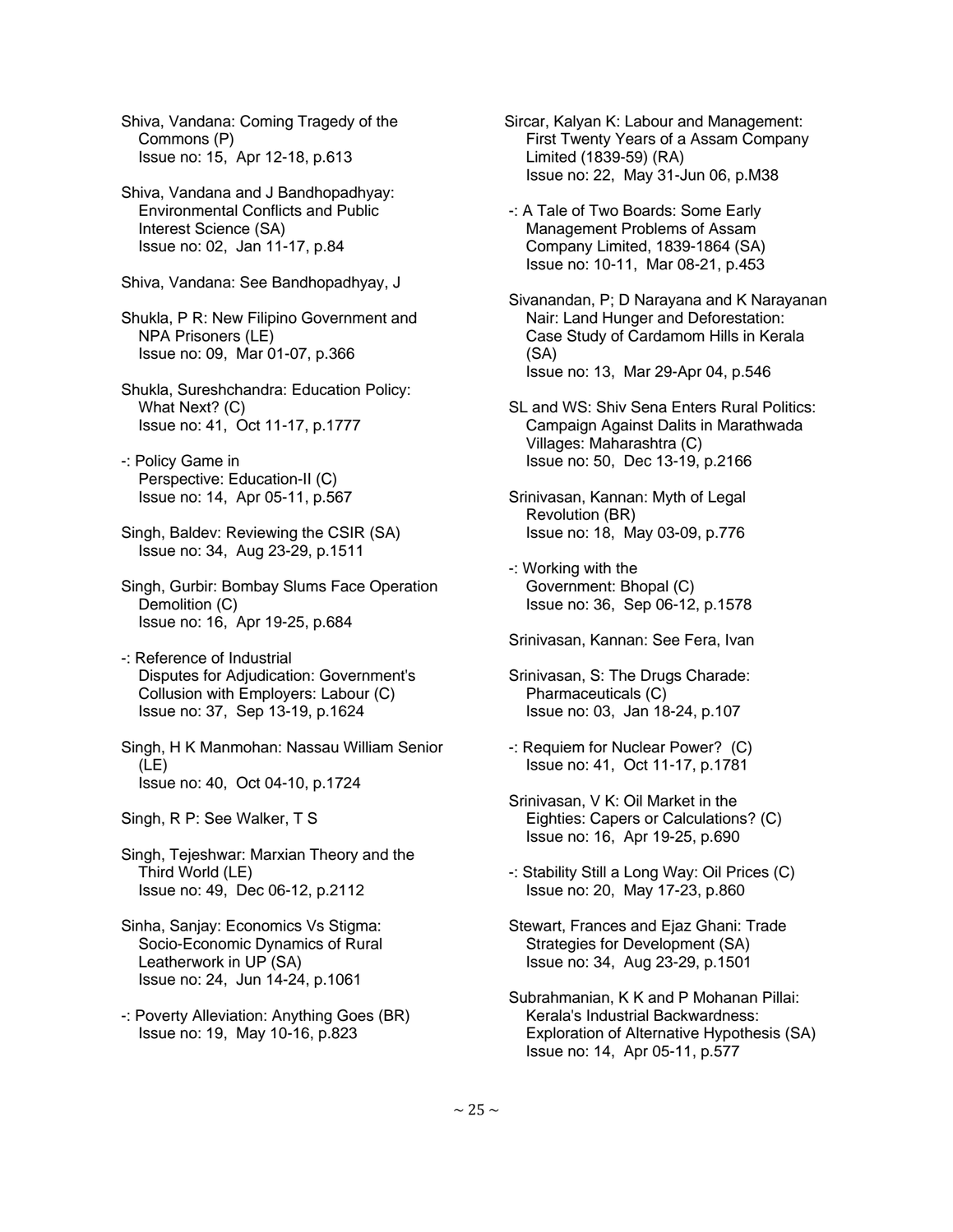Subrahmanian, K K: Technology Import: Regulation Reduces Cost (SA) Issue no: 32, Aug 09-15, p.1412

 Subramanian, Alka: See Purkayastha, Dipankar

 Sundaram, K and Suresh D Tendulkar: Financing the Step-up in Plan Investment: Administered Price Hikes or Increased Deficit Financing? (SA) Issue no: 25-26, Jun 21-Jul 04, p.1109

 Suryanaranayana, M H and N S Iyengar: On the Reliability of NSS data (SA) Issue no: 06, Feb 08-14, p.261

 Sushil Kumar, A: New Code for Transport of Hazardous Materials: Indifferent Response from Industry: Maharashtra (C) Issue no: 25-26, Jun 21-Jul 04, p.1101

 Swaminathan, Padmini: Promoting Industry: Intent and Outcome Issue no: 15, Apr 12-18, p.618

- -: Promoting Industry: Intent and Outcome: Tamil Nadu Issue no: 15, Apr 12-18, p.618
- Swamy, Dalip S and Ashok Gulati: From Prosperity to Retrogression: Indian Cultivators During the 1970s (RA) Issue no: 25-26, Jun 21-Jul 04, p.A57
- Tanushri: See Engineer, Asghar Ali

 Tausch, Arno: Shadows from the Past: Austria (C) Issue no: 52, Dec 27-Jan 02, p.2264

- Tayabji, Nasir: Dale Carnegie Inc (RA) Issue no: 10-11, Mar 08-21, p.432
- Tendulkar, Suresh D: See Sundaram, K
- Thapar, Romesh: A 'Baba-Log' Government (F) Issue no: 09, Mar 01-07, p.367
- -: 'Codes' and Behaviour Patterns (F) Issue no: 29, Jul 19-25, p.1241

 Thapar, Romesh: The 'Dinosaurs' to the Rescue (F) Issue no: 16, Apr 19-25, p.679

- -: Aberrations at Every Level (F) Issue no: 35, Aug 30-Sep 05, p.1525
- -: All This Getting Together (F) Issue no: 50, Dec 13-19, p.2159
- -: Backwards All... (F) Issue no: 41, Oct 11-17, p.1773
- -: The Changes Under Way (F) Issue no: 33, Aug 16-22, p.1437
- -: Changing Balance of Power (F) Issue no: 43, Oct 25-31, p.1879
- -: A Commonwealth for What? (F) Issue no: 30, Jul 26-Aug 01, p.1293
- -: The Complexity of the Crisis (F) Issue no: 27, Jul 05-11, p.1139
- -: The Congress Conspirators (F) Issue no: 10-11, Mar 08-21, p.415
- -: Congress Thrusts and Contradictions (F) Issue no: 25-26, Jun 21-Jul 04, p.1091
- -: Crucifying India (F) Issue no: 28, Jul 12-18, p.1189
- -: A Damaged 'Image' (F) Issue no: 49, Dec 06-12, p.2113
- -: Dimensions of 'Open' Governance (F) Issue no: 13, Mar 29-Apr 04, p.519
- -: Electioneering has Begun (F) Issue no: 52, Dec 27-Jan 02, p.2249
- -: End This Rule by 'Yaars' (F) Issue no: 05, Feb 01-07, p.187
- -: From Cow-Shit to Bull-Shit (F) Issue no: 18, May 03-09, p.763
- -: India: The Crisis of a System (F) Issue no: 46, Nov 15-21, p.1969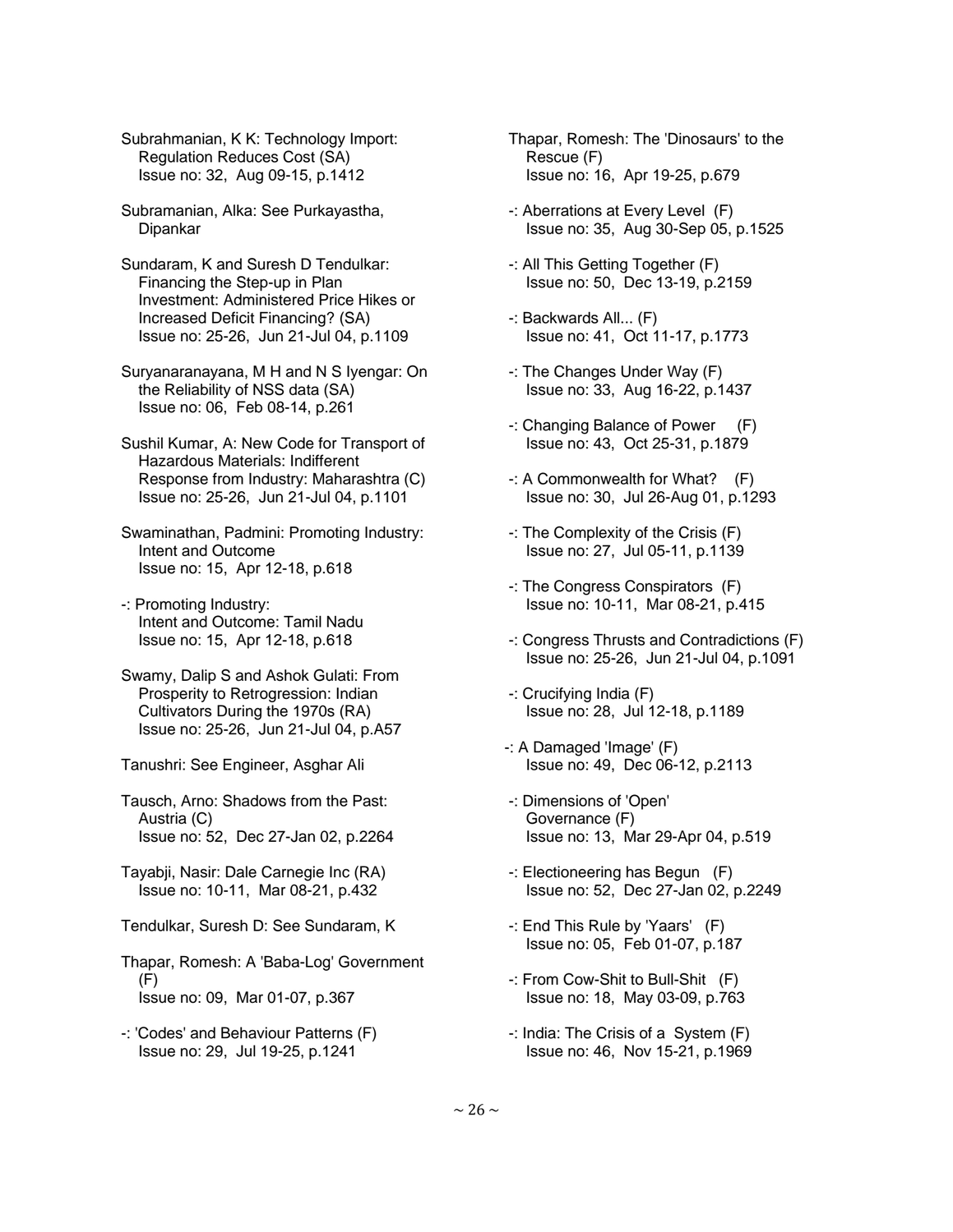- Thapar, Romesh: Irresponsible or Loutish? (F) Issue no: 40, Oct 04-10, p.1725
- -: Let's Talk about Hindu 'Fundamentalism' (F) Issue no: 19, May 10-16, p.807
- -: The Making of Leadership (F) Issue no: 51, Dec 20-26, p.2205
- -: Money Power Manipulates the State (F) Issue no: 34, Aug 23-29, p.1481
- -: Mother and Son (F) Issue no: 44-45, Nov 01-14, p.1917
- -: No Integration Without Integrity (F) Issue no: 17, Apr 26-May 02, p.719
- -: Playing Government-Government (F) Issue no: 38-39, Sep 20-Oct 03, p.1669
- -: Political Speculations (F) Issue no: 48, Nov 29-Dec 05, p.2073
- -: The Problem is Wider than Punjab (F) Issue no: 24, Jun 14-24, p.1039
- -: Punjab at Stake and More (F) Issue no: 15, Apr 12-18, p.607
- -: Reshuffling in Whose Aid? (F) Issue no: 22, May 31-Jun 06, p.943
- -: The Revolution of the Crazies (F) Issue no: 23, Jun 07-13, p.987
- -: A Sampling of Dynamic Leadership (F) Issue no: 37, Sep 13-19, p.1621
- -: Smaller States? (F) Issue no: 47, Nov 22-28, p.2023
- -: Stupidities to the Fore (F) Issue no: 08, Feb 22-28, p.323
- -: There's Big Trouble on the Way (F) Issue no: 07, Feb 15-21, p.275
- -: This Security Business (F) Issue no: 42, Oct 18-24, p.1830
- Thapar, Romesh: Today's Power Scenario (F) Issue no: 14, Apr 05-11, p.559
- -: Tribalism, Casteism, Communalism (F) Issue no: 06, Feb 08-14, p.231
- -: Waiting for God Knows What (F) Issue no: 20, May 17-23, p.851
- -: What are the Politicians Up To? (F) Issue no: 21, May 24-30, p.899
- Thapar, Romila: A L Basham: Obituary (C) Issue no: 09, Mar 01-07, p.381
- -: A L Basham: Obituary (C) Issue no: 09, Mar 01-07, p.381
- Tharu, Susie: Third World Women's Cinema: Notes on Narrative, Reflections on Opacity (P) Issue no: 20, May 17-23, p.864
- Thimmaiah, G: National Issues in Sales Tax Structure (D) Issue no: 16, Apr 19-25, p.711
- Thingalaya, N K: Bank Lending to Government (LE) Issue no: 09, Mar 01-07, p.366
- Thomson, K T: Operation Marina and Struggle of Fisherpeople: Tamil Nadu (C) Issue no: 03, Jan 18-24, p.105
- Trejos, Marta: Credential-Mongering (LE) Issue no: 44-45, Nov 01-14, p.1916
- Trivedi, Prajapati: Public Enterprises in India: If not for Profit then for What? (RA) Issue no: 48, Nov 29-Dec 05, p.M137
- Tulasidhar, V B and M Govinda Rao: Cost and Efficacy of Fiscal Incentives: Case of Sales Tax Subsidy (SA) Issue no: 41, Oct 11-17, p.1799
- Tulpule, Bagaram: Computers, Industrial Development and Workers (RA) Issue no: 48, Nov 29-Dec 05, p.M110
- Tulpule, Bagaram: Labour and Social Change (BR) Issue no: 49, Dec 06-12, p.2130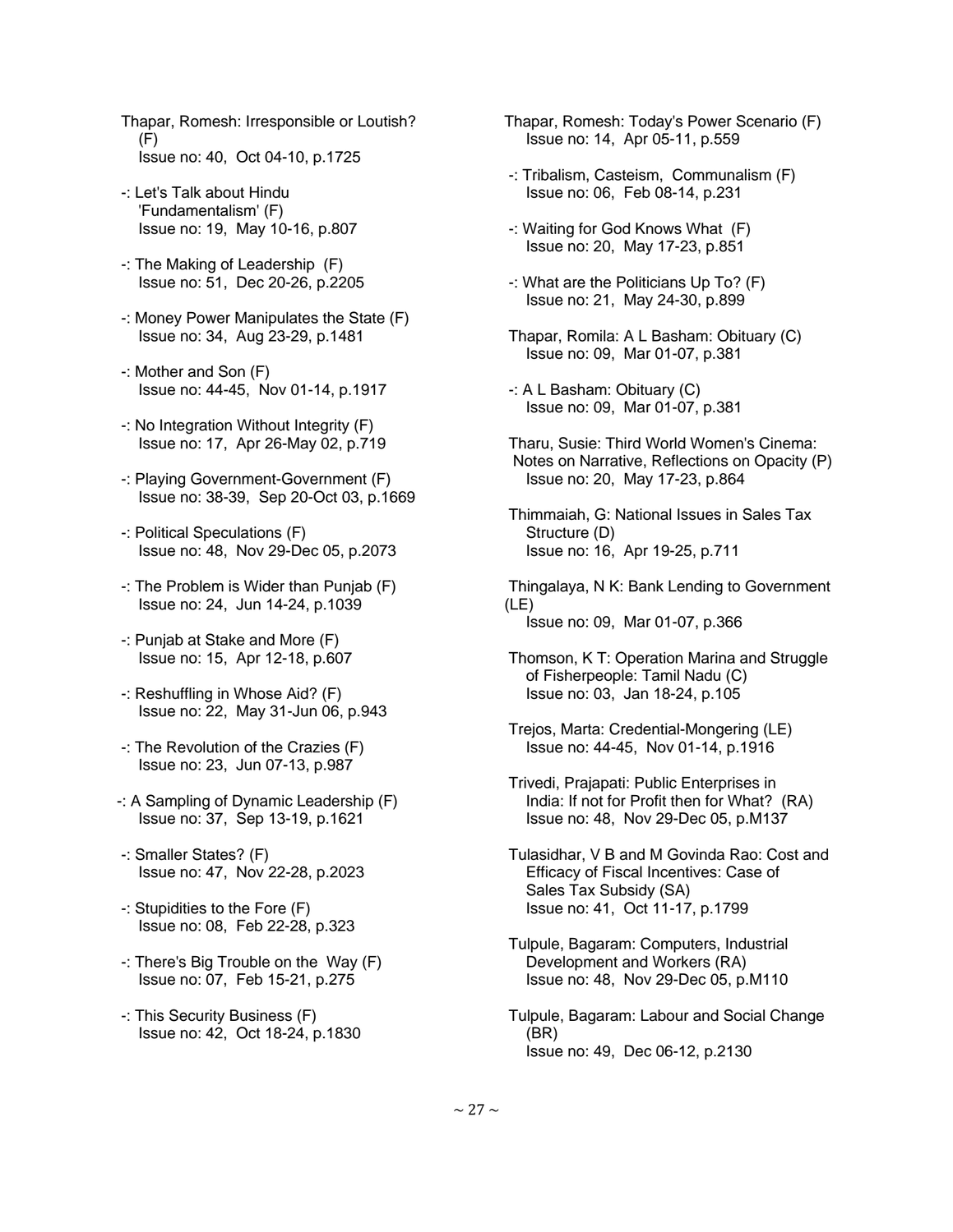- -: Rehabilitation Assistance to Closed Textile Mills Workers: Labour (C) Issue no: 41, Oct 11-17, p.1780
- Tyagarajan, Meenakshi: Story of a Bank (RA) Issue no: 05, Feb 01-07, p.204
- Tyagi, D S: On the Relevance of Farm Prices (D) Issue no: 09, Mar 01-07, p.404
- Umar, Badruddin: Day of the Dacoits: Bangladesh (C) Issue no: 22, May 31-Jun 06, p.957
- -: Martial Law Wears a New Garb: Bangladesh (C) Issue no: 44-45, Nov 01-14, p.1933
- -: Presidential Election: Prospects for Change?: Bangladesh (C) Issue no: 42, Oct 18-24, p.1840
- Vaidyanathan, A: Labour Use in Rural India: A Study of Spatial and Temporal Variations (RA) Issue no: 52, Dec 27-Jan 02, p.A130
- -: On the Validity of NSS Consumption Data (SA) Issue no: 03, Jan 18-24, p.129
- Valentine, Tamara: Language and Power: Cross-Sex Communicative Strategies in Hindi and Indian English (RA) Issue no: 43, Oct 25-31, p.WS75
- Vanaik, Achin: A Clever Game (F) Issue no: 50, Dec 13-19, p.2163
- -: In Defence of Leninism (RA) Issue no: 37, Sep 13-19, p.1635
- Vanaik, Achin et al: Democratic Rights Organisations and 'Naxalites' (LE) Issue no: 51, Dec 20-26, p.2204
- Vanita, Ruth: Social, Not Molecular (LE) Issue no: 34, Aug 23-29, p.1480
- Vasanthi Raman: Reservation Struggle: Assam (C) Issue no: 27, Jul 05-11, p.1147 Velayudham, T K: Treasury Bills (D) Issue no: 37, Sep 06-12, p.1610
- -: Treasury Bills in India (D) Issue no: 21, May 24-30, p.935
- Verghese, S K: Magnitude and Nature of Recent Depreciation of Rupee (SA) Issue no: 33, Aug 16-22, p.1470
- VG: Singing about Dark Times: Andhra Pradesh (C) Issue no: 06, Feb 08-14, p.238
- -:Singing about Dark Times: Andhra Pradesh(C) Issue no: 06, Feb 08-14, p.238
- Vidwans, S M: Check Well Before Use (BR) Issue no: 42, Oct 18-24, p.1843
- Vijendra: Civil Rights Groups and Communalism (LE) Issue no: 22, May 31-Jun 06, p.942
- Vittal, Nalini: Intersectoral Terms of Trade in India: A Study of Concept and Method (RA) Issue no: 52, Dec 27-Jan 02, p.A147
- Vlassoff, Carol: Recent Fertility Research in China (SA) Issue no: 37, Sep 13-19, p.1657
- Vohra, Sahdev: Demand for Khalistan (P) Issue no: 40, Oct 04-10, p.1738
- -: So Near, Yet so Far: India's Aluminium Industry (BR) Issue no: 47, Nov 22-28, p.2044
- Vyasulu, Vinod et al: Destruction of Indian Research and Development: Case of Liquid Crystal Display Technology (P) Issue no: 44-45, Nov 01-14, p.1935
- Walker, T S; R P Singh and M Ashokan: Risk Benefits, Crop Insurance and Dryland Agriculture (RA) Issue no: 25-26, Jun 21-Jul 04, p.A81